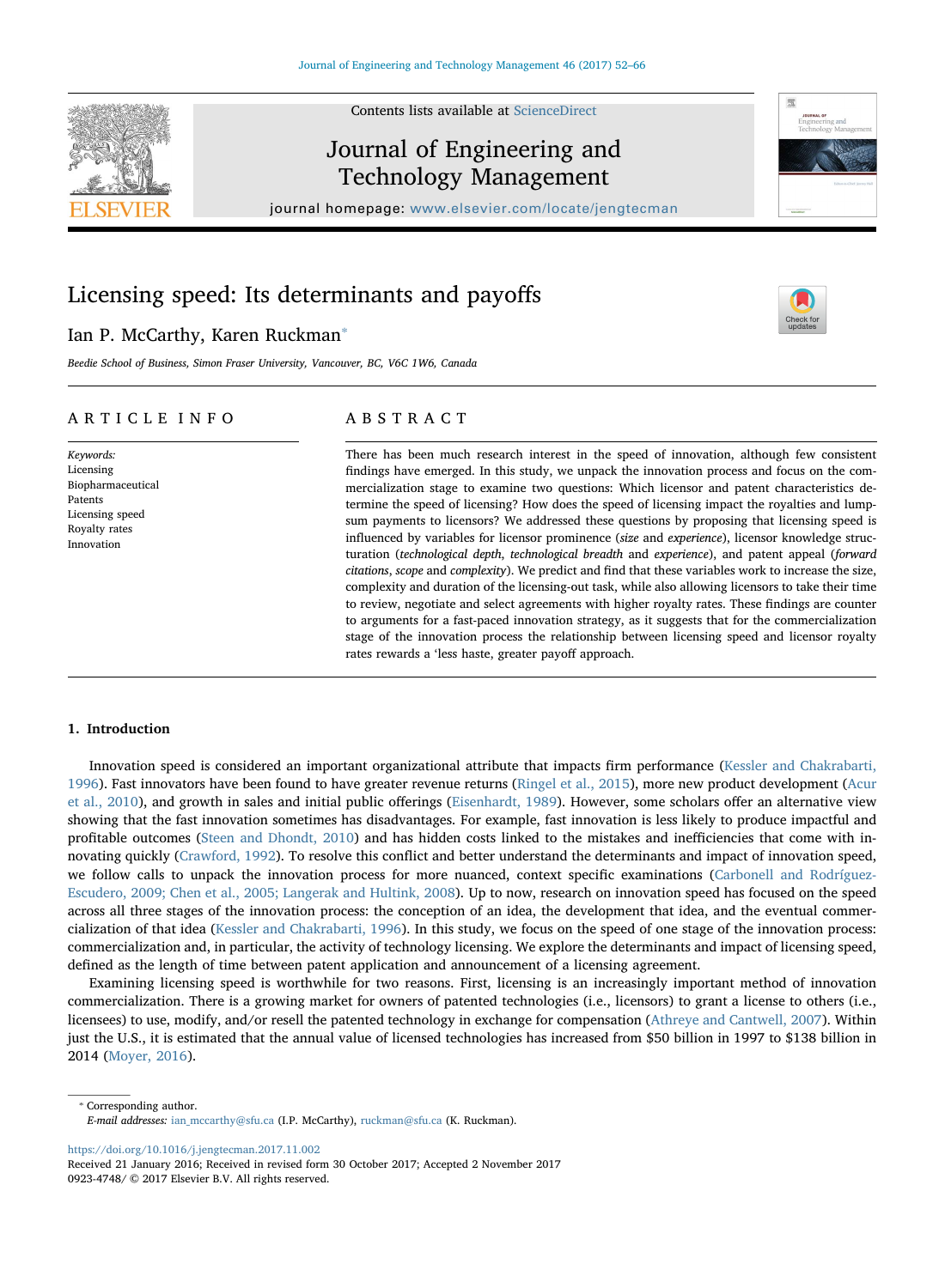Second, time is a central yet relatively unexamined aspect of licensing. As patented technologies are protected for a finite time period (e.g., in the U.S. and Europe it is 20 years from the filing date of the application), some studies have examined the duration and timing of the patent application, approval process and renewal fees ([Popp et al., 2003; Dechenaux et al., 2003; Drivas et al., 2016;](#page-14-3) [Gans et al., 2008](#page-14-3)). However, surprisingly little attention has been paid to licensing speed and its effects on licensing payments to the licensor. Similar to the research on innovation speed, the few studies that do consider the pace of licensing, the results are inconsistent. On the one hand, the view is that the longer it takes a licensor to license its patented technology, the greater the reduction in the protected time period for monopoly profits, which reduces the value of the technology to both licensor and licensee ([Hegde, 2014;](#page-13-5) [Markman et al., 2005\)](#page-13-5). On the other hand, while fast licensing might result in returns sooner, this could be at the risk of a hurried suboptimal deal and lower price that results in reduced returns overall [\(Allain et al., 2011; Mauleon et al., 2013\)](#page-12-1).

One explanation for this counter view about the benefits of licensing slowly is that innovation commercialization involves ambiguous search effectiveness, uncertain IP rights, and difficult to predict valuations of the technology [\(Gans et al., 2008; Zeckhauser,](#page-13-6) [1996\)](#page-13-6). As such conditions are also likely to affect the ability of potential licensing partners to locate and contract with one another ([Elfenbein and Elfenbein, 2007](#page-13-7)), we suggest they would reward a careful and judicious approaching to technology licensing. In other words, hasty licensing could negatively impact both the initial lump-sum payments and the longer-term revenues from royalties linked to future use and sales of the technology. We suggest that an analysis of the licensor and patent characteristics can explain this inconsistency in how licensing speed impacts licensor payoffs.<sup>1</sup> This will help scholars and managers to better understand how the speed of one aspect of the innovation process (licensing), can help a variety of organizations (e.g., technology firms, universities, and patent assertion entities) to profit from their intellectual property.

We present and test a model based on the premise that licensor prominence (relative standing or status), licensor knowledge structuration (knowledge portfolio depth and breadth), and patent desirability increase the time it takes to reach a licensing agreement. These licensor and patent factors work to increase licensor visibility, standing, and expertise. This, in turn, provides licensors with an abundance of potential licensees that increases the size of the licensing-out task. It also provides confers licensors with a position whereby they take their time to review and negotiate the options to attain the most attractive payoff in terms of royalty rate or lump-sum payment. We present and test hypotheses based on this theoretical premise.

The empirical setting for our study is the U.S. biopharmaceutical industry. It is an industry with a growing market for technology licensing [\(Wuyts and Dutta, 2008; Schweizer, 2005](#page-14-4)) and one that is shaped by licensing and other forms of technology transfer ([Shin](#page-14-5) [and Lee, 2013](#page-14-5)). We examine the speed of biopharmaceutical patents leading to licensing agreements during the period 1993–2008, inclusive, of which 117 were licensed while 34,543 were willing to be licensed but ultimately were not. The results indicate that variables that reflect licensor prominence and licensor knowledge structuration act to increase the time it takes to reach agreements. We find that characteristics of the patent itself which reflect desirability such as forward citations and scope increase licensing time, while patent claims, surprisingly, reduce licensing time. Slower licensing speeds for those patents that were ultimately licensed result in higher royalty rates to the licensor.

#### 2. Theory and hypotheses

Licensing is a transaction between two parties: a licensee and a licensor. The licensor owns the intellectual property (IP) and seeks to extract value from it in the form of licensing revenues or through agreements that provide access to other technologies or new markets (see: [Shapiro, 1985](#page-14-6)). Licensors may also license-out their IP because they lack the financial, physical or intellectual resources to commercialize it ([Gambardella et al., 2007](#page-13-8)) or to help reduce the incentives for other firms to develop competing IP [\(Gallini,](#page-13-9) [1984\)](#page-13-9). Licensees, on the other hand, typically acquire patented technologies as a means of updating or diversifying their technological assets (i.e., as a form of R&D outsourcing). It is considered to be an important organizational learning activity [\(Pitkethly,](#page-14-7) [2001\)](#page-14-7). Licensing-in can also be a protective strategy, whereby licensees acquire but do not commercialize technologies simply to thwart competitors accessing them [\(Cohen et al., 2000](#page-13-10)). These are some of the key strategic reasons that motivate licensors and licensees to license and will likely impact the time it takes to reach a licensing agreement.

Drawing upon the learning, alliance and innovation research literatures, we hypothesize how two licensor factors (licensor prominence and licensor knowledge structuration) and characteristics of the patent itself contribute to licensing speed and licensor payoffs (see [Fig. 1](#page-2-0)). Licensor prominence is the extent to which licensors will be known to and attract licensees. A licensor's knowledge structuration is the breadth and depth of its technological knowledge portfolio ([George et al., 2008](#page-13-11)). Our fundamental premise is that strength in both prominence and knowledge structuration increase licensor visibility, standing, appeal and expertise. This increases the number of possible licensees interested in a licensor's technology, which increases the size, complexity and duration of the licensing-out task. Furthermore, strength in prominence and knowledge structuration confer a 'seller's market' position and greater bargaining power on the licensor. Thus, in addition to drawing many possible licensing opportunities, prominent licensors are disposed to prudently review and wait for the most attractive offer.

In addition to licensor prominence and knowledge structuration, we also consider patent appeal. The more cited, the more complex and the broader a patent, the greater the interest from licensees because of the potential value associated with such characteristics. These effects all work to increase the size and duration of the licensing-out task, the licensor bargaining position, and the potential payoffs.

<span id="page-1-0"></span><sup>&</sup>lt;sup>1</sup> When we refer to licensor "payoffs", we examine royalty rates and lump-sums paid to licensors. We cannot make inference about the final payment made to licensors which is ultimately linked to sales.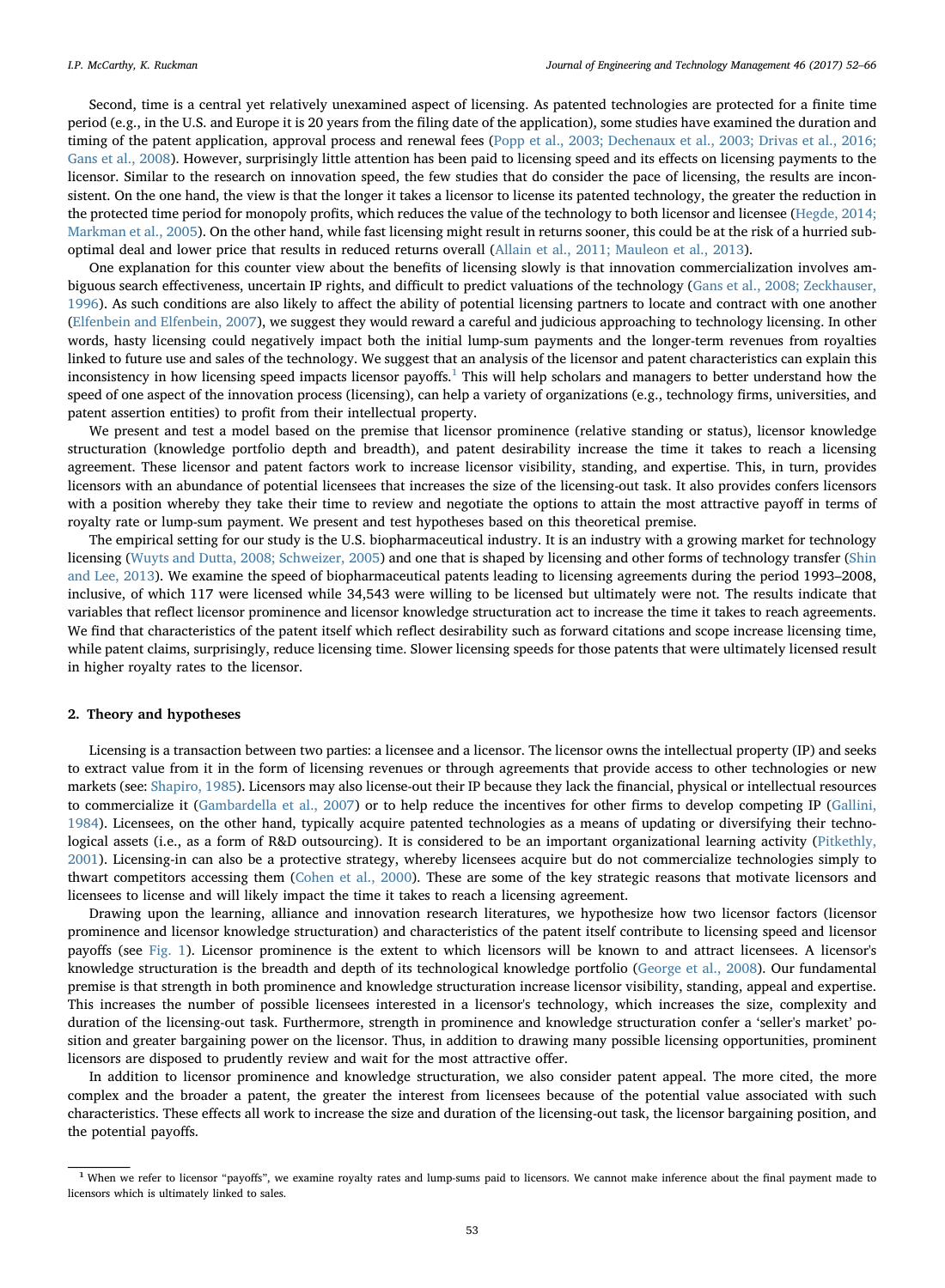<span id="page-2-0"></span>

Fig. 1. Theoretical model.

#### 2.1. Licensor prominence

We define licensor prominence as a licensor's standing or status relative to other licensors, as perceived by potential licensees. It is a signal of the latent value of a licensor's patent technology offerings, which impacts licensing speed through different kinds of visibility, appeal and power effects.

We argue that prominent licensors take their time to reach a licensing agreement because they are in a similar situation to the phenomenon of 'superstar' employees in industries such as entertainment and academia ([Rosen, 1981](#page-14-8)) and 'star scientist' employees in the biotechnology industry [\(Zucker and Darby, 1996\)](#page-14-9). Studies suggest that as these star employees are in high demand, they are very protective of their knowledge and are fussy about who they collaborate with. Similarly, prominent licensors will attract licensing-out options and thus be less inclined to rush a licensing agreement. They are in a position to carefully and methodically choose the licensee whom they believe will generate the best payoff. They may even take extra time to allow for offers to be sequentially renegotiated among potential licensees, as the terms become increasingly favorable.

Research suggests that licensees could perceive licensor prominence in terms characteristics such as organizational age and size which attracts third parties, such as investors, customers and suppliers ([Rindova et al., 2005; Shrum and Wuthnow, 1988](#page-14-10)). Ultimately, the conferred legitimacy makes organizations more prominent in their markets [\(Deephouse, 2000; Rao, 1994](#page-13-12)). Thus, being big and established helps make licensors known to licensees, which helps to attract more licensees which leads to an increase in the size, complexity and duration of a licensor's licensing-out task. Furthermore, large licensors would be less desperate for quick licensing payoffs as they are more likely to own the assets necessary develop their own patented technologies ([Teece, 1977\)](#page-14-11), which motivates them to not rush into a licensing agreement. Equally, small and young licensors will be more desperate for licensing deals that provide financial income ([Forbes, 2005](#page-13-13)) and less likely to own the complementary assets needed to develop the technology ([Kollmer and Dowling, 2004; Gambardella et al., 2007](#page-13-14)), in turn motivating them to more hastily seek a licensing agreement.

It is also important to note while bigger licensors will likely have greater resources allowing for quicker partner search and identification [\(Ndofor and Levitas, 2004](#page-14-12)), in general, smaller firms tend to be faster and more responsive than larger firms [\(Chen and](#page-13-15) [Hambrick, 1995](#page-13-15)). We suggest that large licensors, like large firms in general, will suffer from significant levels of formality and bureaucracy that can delay the decision-making proves that is central to reaching a licensing agreement [\(Baum and Wally, 2003;](#page-13-16) [Grinyer and Yasal-Ardekanl, 1981; Judge and Miller, 1991\)](#page-13-16).

Hypothesis 1a. Licensor age increases the time it takes to reach a licensing agreement.

Hypothesis 1b. Licensor size increases the time it takes to reach a licensing agreement.

Licensor prestige is the extent to which licensors have a reputation for high-quality patents that helps them be discovered by potential licensees. Prestige works in two ways to impact licensor prominence and the time it takes to reach agreement. First, licensors that are prestigious in terms of quality of patent stock will have a 'halo' that attracts more licensees ([Sine et al., 2003\)](#page-14-13). For example, research has found that institutional prestige increases a university's licensing rate as the ability to license inventions is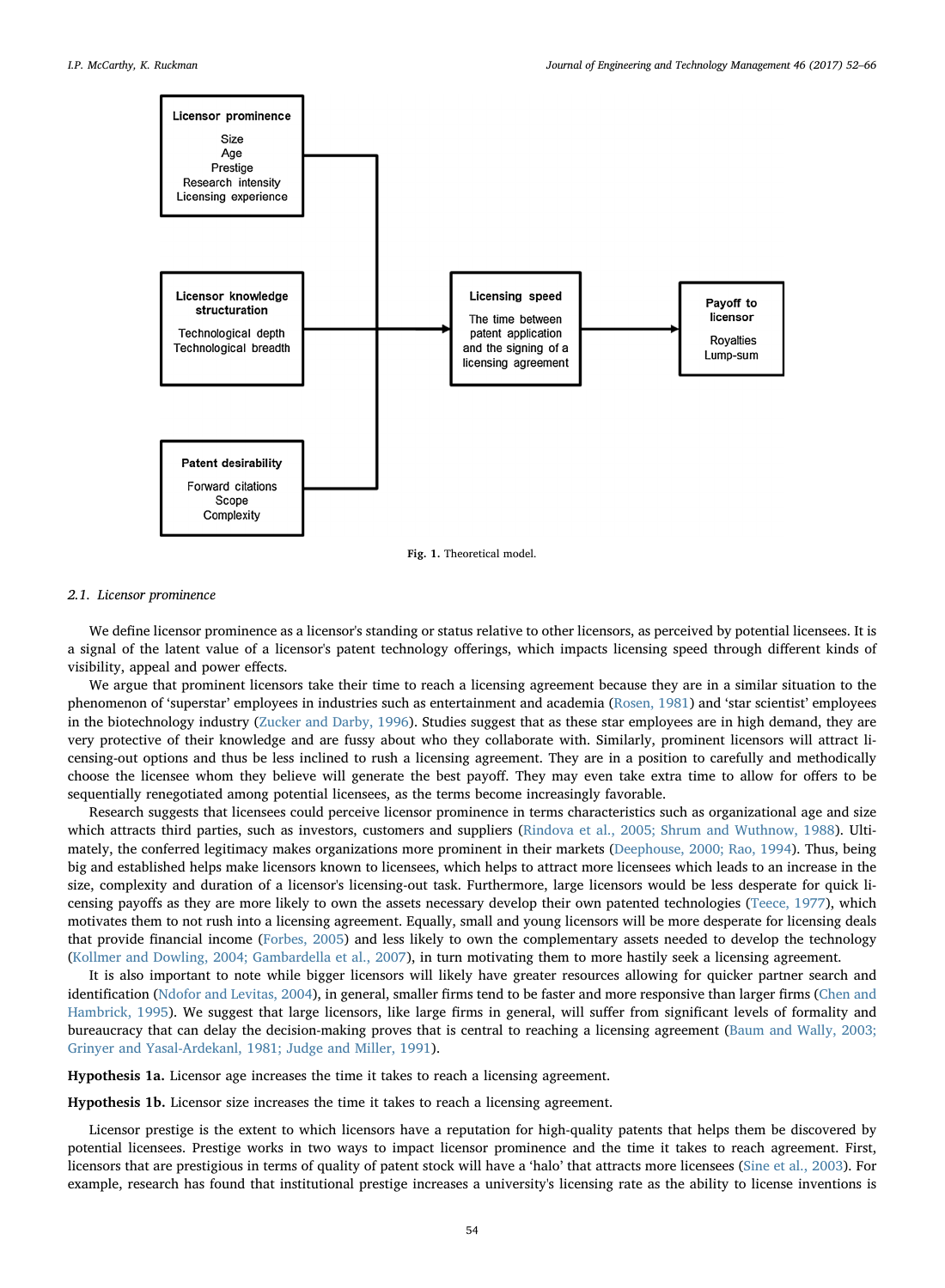largely influenced by the quality of current and past inventions ([Sine et al., 2003](#page-14-13)). Second, strong prestige enhances the visibility of a licensor, thereby increasing the likelihood that potential licenses will be more aware of the licensor ([Granovetter, 1985\)](#page-13-17). So, in the same way a scientist's prestige influences the extent that scientist was followed, read and cited [\(Merton, 1968\)](#page-14-14), we argue that the same logic would apply to prestigious licensors. Like star scientists, prestigious licensors would use their standing to be highly selective in their collaborations and technology transfer partnerships. They would be more careful, and if inclined slower, in deciding with whom they share their time and technology. This diligence is important due to the risks of asset specificity, opportunity costs and appropriability that come with licensing-out many technologies [\(Fosfuri, 2006](#page-13-18)).

Hypothesis 1c. Licensor prestige increases the time it takes to reach a licensing agreement.

Our fourth and fifth licensor variables are research intensity and licensing experience. Research intensity is the degree to which a firm engages in internal research activities [\(Schildt et al., 2012\)](#page-14-15). When licensors have a high research intensity, they will more likely produce, patent, and license IP ([Arora and Ceccagnoli, 2006\)](#page-12-2). The amount of internal R&D is also expected to promote collaboration and influence a licensor's potential to discover or be discovered by licensees ([Zhang and Baden-Fuller, 2010; Kani and Motohashi,](#page-14-16) [2012\)](#page-14-16). Licensing experience also enhances licensor standing. It makes them more known in the technology market place and better able to promote their technology ([Aggarwal and Hsu, 2009; Anand and Khanna, 2000\)](#page-12-3). Accordingly, we suggest that research intensity and experience enhance licensor prominence through activity, bestowing licensors with a greater visibility and choice of licensees, thus resulting in slower licensing.

Hypothesis 1d. Licensor research intensity increases the time it takes to reach a licensing agreement.

Hypothesis 1e. Licensor experience increases the time it takes to reach a licensing agreement.

#### 2.2. Licensor knowledge structuration

Knowledge structuration is the extent to which a licensor's knowledge portfolio is based on multiple or a few technology domains ([George et al., 2008\)](#page-13-11). Knowledge structuration indicates a licensor's the breadth and depth of technological expertise, which is linked to learning and exploration capabilities (e.g., [Ahuja and Morris Lampert, 2001; Rosenkopf and Nerkar, 2001](#page-12-4)). A licensor strong in technological depth has at least one area of knowledge specialization [\(Ruckman and McCarthy, 2017\)](#page-14-17). Such narrow expertise is positively linked to knowledge transfer in general, as well as licensing agreements [\(Arora and Gambardella, 1990\)](#page-12-5), within the same domain of expertise. Licensees are more likely to find and want to partner with licensors who have strong technological depth in a matching or complementary area ([Ahuja, 2000](#page-12-6)). This is especially the case in the biopharmaceutical industry, where innovation revolves around specific areas of scientific expertise ([Henderson and Cockburn, 1994\)](#page-13-19).

Licensor technological breadth is the variety or scope of technological knowledge areas a firm has explored ([Ruckman and](#page-14-17) [McCarthy, 2017](#page-14-17)). It is the degree to which licensors have previously sought out and used new knowledge, and is an indicator how open and responsive they are to consider new solutions and partnerships in the future [\(Laursen et al., 2010; Katila and Ahuja, 2002](#page-13-20)). Breadth helps licensors to not only find or attract licensees from a variety of technological areas, but also provides the licensor with the knowledge to recognize the potential value of these varied licensing opportunities. For example, [Ceccagnoli and Jiang \(2013\)](#page-13-21) found that licensors with strong technological breadth can more expertly and meticulously review different potential licensing opportunities.

Based on these technological depth and breadth arguments we propose that licensors with strong technological depth and strong technological breadth, like the other variables in our model, helps licensors discover and be discovered by licensees who are in similar technological areas. This increases the size and duration of the licensing-out task and enhances the licensor bargaining position to diligently reach an agreement.

Hypothesis 2a. Licensor technological depth increases the time it takes to reach a licensing agreement.

Hypothesis 2b. Licensor technological breadth increases the time it takes to reach a licensing agreement.

## 2.3. Patent desirability

Forward citations reflect the knowledge impact of a patent ([Duguet and MacGarvie, 2005\)](#page-13-22), and are an indicator of the value and desirability of the patent (Ceccagnoli et al., 2010; Harhoff [et al., 2003; Lanjouw and Schankerman, 2004\)](#page-13-23). Patent scope refers to the breadth of technological areas cited by the patent's technology ([Ruckman and McCarthy, 2017; Sakakibara, 2010](#page-14-17)). It can be inter-preted as a measure of the generality of knowledge and is linked to licensing likelihood [\(Gambardella et al., 2007](#page-13-8)). Patent complexity is the number of technological claims made by the patent [\(Palomeras, 2007; Sakakibara, 2010](#page-14-18)). Claims specify the components or building blocks of a patented invention, and they are indicative of the purview of the invention [\(Hall et al., 2001\)](#page-13-24). The greater the claims, the more widely applicable, the more commercially exploitable and the more desirable the patent is likely to be ([Soranzo](#page-14-19) [et al., 2016\)](#page-14-19). Thus, for licensing speed, the greater a patent's forward citations, scope and complexity, the more licensees it will attract, increasing the duration of the licensing out-task, while also conferring the licensor with the position and options to be discerning.

Hypothesis 3a. Patent forward citations increase the time it takes to reach a licensing agreement.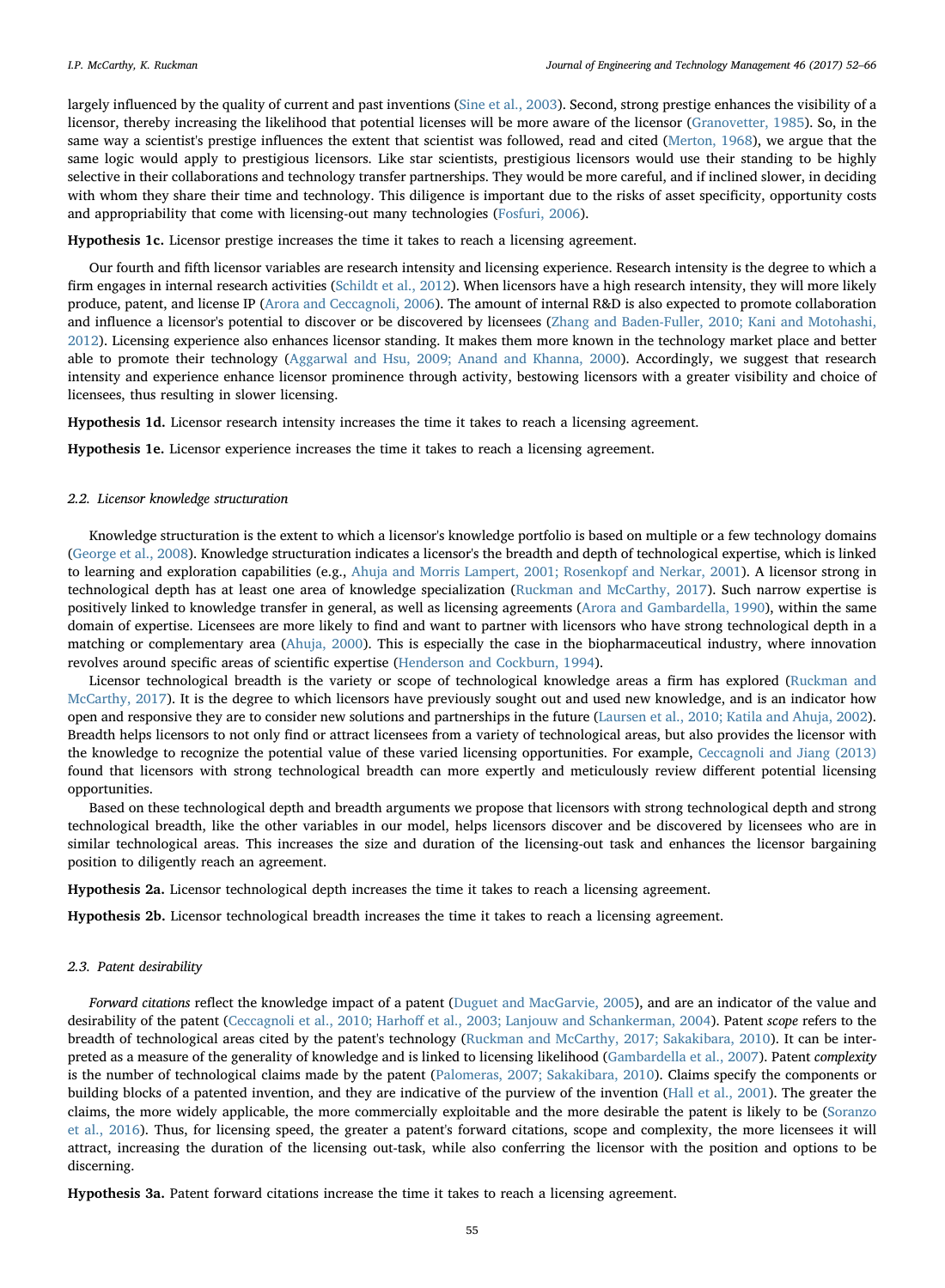Hypothesis 3b. Patent scope increases the time it takes to reach a licensing agreement.

Hypothesis 3c. Patent complexity increases the time it takes to reach a licensing agreement.

#### 2.4. Payoff to Licensors

The payoff to a licensor is typically an up-front lump-sum and/or royalty rate paid as a percentage of the final sales. [Sakakibara](#page-14-20) [\(2010\)](#page-14-20) found evidence that the relative bargaining power of a licensor and the desirability of a patent influence the total payoff to a licensor. Focusing on patent licensing contracts in Japan, she found that some of the variables (licensor size, licensor research intensity, patent scope and patent complexity) that we use in our study, are linked to better payoff outcomes. Furthermore, she found that the royalty rate better represented the price of the licensing contract than did lump-sums.

There are a multitude of studies which justify the presence of royalties as a consequence of the existence of informational asymmetries between licensor and licensee [\(Gallini and Wright, 1990; Macho-Stadler and Verdier, 1991; Beggs, 1992\)](#page-13-25). Similarly, [Mauleon et al. \(2013\)](#page-14-21) find that when there is imperfect information about the relative bargaining power of the parties as well as strong interest in the patent, then licensors prefer and benefit more from royalty agreements. Our interest, however, is not which type of payoff will predominate (see: [Kamien and Tauman, 1986](#page-13-26)), but rather whether licensing speed affects the payoffs. Although it was not the focus of her study, [Sakakibara \(2010\)](#page-14-20) found that slower licensing speeds were associated with lower royalty rates, however, she did not include any of our licensor prominence or licensor knowledge structuration variables. [Mauleon et al. \(2013\)](#page-14-21) found that the time it takes to reach a licensing agreement is greater whenever the licensor chooses to negotiate up-front fixed fees instead of per-unit royalties. Although both these have a different focus and theoretical lens to ours, they highlight the interest in examining the connection between licensing speed and licensor payoffs. As we have previously argued that there are good reasons to slow down licensing speed (licensor prominence and knowledge structuration leading to more potential licensees), it is a natural extension that licensor payoffs will be higher for those who do actually slow down their licensing speed.

Hypothesis 4. A slower licensing speed increases the payoffs to the licensor.

#### 3. Data and method

#### 3.1. Data setting and sample

Our data are patents<sup>[2](#page-4-0)</sup> in the biopharmaceutical industry, where licensing of patented technologies is prevalent and important to firm performance [\(Anand and Khanna, 2000; Hagedoorn, 2002](#page-12-7)). Our sample of licensing agreements includes only exclusive licenses. This ensures that a licensor is not concerned with licensing the same technology to different (i.e., non-exclusive licenses). The agreements were gathered from the RECAP database by Deloitte. RECAP lists the world's biotechnology licensing agreements and alliances and a review of similar biotechnology databases concluded that RECAP's data was relatively comprehensive [\(Schilling,](#page-14-22) [2009\)](#page-14-22). Furthermore, it has been used as a source of data in recent studies on organizational alliances [\(Adegbesan and Higgins, 2011;](#page-12-8) [Yu et al., 2011\)](#page-12-8).

An initial search of non-university<sup>[3](#page-4-1)</sup> licensing agreements involving patents between 1993 and 2008 yielded 297 patents. The RECAP database also provided information about the licensor payoff from the agreement, the past licensing history of the licensor and the patent involved. Accounting data (revenues and R&D expenditures) were gathered using Compustat. The data used to create the patent and the citation-based variables came from National Bureau of Economic Research's U.S. patent citation data file ([Hall](#page-13-24) [et al., 2001](#page-13-24)) or from searches of the U.S. Patent and Trademark Office patent database for data after 2006. After data matching across three databases, the sample was reduced to 117 agreements.<sup>[4](#page-4-2)</sup>

To determine all the patents that were willing to be licensed, we first gathered all the biopharmaceutical patents. We noted the 4 digit International Patent Categories (IPC) of the licensed patents and then gathered all the patents in the National Bureau of Economic Research database in those same categories.<sup>[5](#page-4-3)</sup> There were over 90,000 patents that were granted between 1988 (5 years before first agreement in our dataset) and 2007 in these 18 categories. In total, 54,953 biopharmaceutical patents were retained after those with missing patent owner data were dropped.

<span id="page-4-0"></span> $2$  The knowledge codified in patents is public knowledge leading to complete information for both licensors and licensees with regards to ascertaining the quality of the technology. However, there still remain information asymmetries inherent to all licensing transactions. The licensor does not know the fit of the technology into the licensee's co-specialized assets ([Ceccagnoli et al., 2010](#page-13-23)) or the will of the licensee to actually develop the technology post-contract [\(Hegde, 2014\)](#page-13-5). The licensee does

<span id="page-4-1"></span>not know the intention of the licensor to adequately transfer the knowledge post-contract ([Macho-Stadler and Verdier, 1991](#page-14-23)).  $3$  Agreements involving university licensors were not included in the dataset as university tec motivations ([Markman et al., 2005\)](#page-14-24) which may not emulate the other profit-driven firms in the sample.<br><sup>4</sup> The resulting dataset limits the licensors in terms of company size (very small firms with no financial history are

<span id="page-4-2"></span>have patented at least once).<br><sup>5</sup> The 18 IPC categories are: A01N, A61B, A61F, A61K, A61M, A61N, A61P, B05B, C07C, C07D, C07H, C07K, C12N, C12P, C12Q, F21V, G01N, Q61K.

<span id="page-4-3"></span>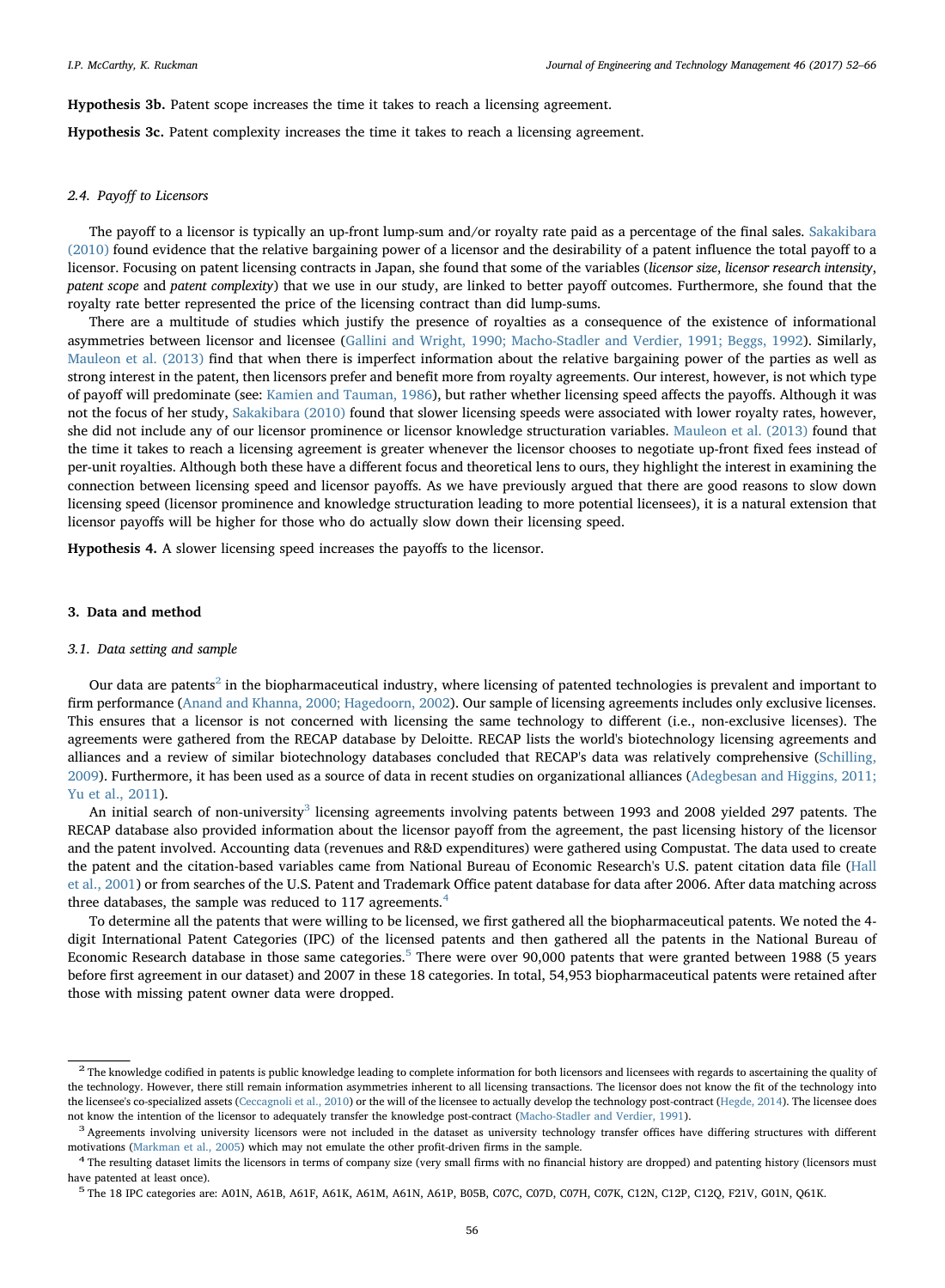#### 3.2. Model

For the portion of this study that explores the determinants of the speed of a licensing agreement, survival analysis techniques were employed as they model the risk of an event occurring [\(Arora and Nandkumar, 2009](#page-13-27)). The choice of which survival analysis specification to use depends on the assumptions about the distribution of risk over time for the event in question. Time 0 is when the technology is filed for a patent in our dataset and Time 1 is when the technology is licensed, bearing in mind that 117 patents are actually licensed among the patents that are willing to be licensed. After a patent has been applied for, the technology gains credibility, as does the firm that owns it, and thus the chances of the patented technology being licensed are expected to increase over time [\(Gans et al., 2008\)](#page-13-6).<sup>[6](#page-5-0)</sup> However, after a technology has either failed a clinical trial or has become exorbitantly expensive to develop further, the chances of it being licensed decrease. Logically, in between these points of patent application and patent undesirability, there should be a point of maximum probability. The survival analysis specification that appropriately reflects this risk profile is the lognormal model which is an accelerated failure time model:

<span id="page-5-2"></span>
$$
\ln(t_j) = \beta_0 + x_j \beta_x + \mu_j,\tag{1}
$$

where  $t_i$  is the length of time to the event (licensing agreement) for observation j,  $x_i$  is a vector of observation-specific variables, and  $\mu_i$ is an error term that is normally distributed.

It is important to control for sample selection which may bias the survival analysis results. Sample selection in this context occurs when unobserved factors that influence the licensing speed help determine whether licensing speed is observed at all. When this happens, values of the dependent variable for uncensored observations are systematically unrepresentative of the population being studied ([Boehmke et al., 2006\)](#page-13-28). We model both the selection and survival analysis simultaneously<sup>[7](#page-5-1)</sup> using the same independent variables in both processes where the dependent variable in the selection equation is Willing. Thus, the survival analysis has two stages: first, the willingness of a patent to be licensed-out and, second, the speed at which willing patents were licensed. Those patents that are willing but not ultimately licensed-out are right-censored.

In a quest to understand the implications of slow or fast licensing agreements, the second part of the empirical section will explore the relationship between licensing speed and licensor payoffs from the agreement itself just for the 117 licensed patents. [Sakakibara](#page-14-20) [\(2010\)](#page-14-20) examined the determinants of the licensor payoffs (lump-sums and royalty rates) from licensing agreements. Borrowing from [Sakakibara \(2010\),](#page-14-20) we use three-stage least square (3SLS) regressions to estimate the two equations simultaneously while accounting for possible interdependence between the two dependent variables. This allows for the case of an agreement with both a lump-sum payment and a royalty rate.

<span id="page-5-3"></span>As the determinants of licensing speed and licensor payoffs are the same, we have an endogenous system which must be jointly estimated to maintain consistency in the results. The two-equation system is as follows:

$$
\ln(t_j) = \beta_1 + x_j \beta_{1x} + Z_j \beta_z + \mu_j,
$$
  
PAYOFFLR<sub>j</sub> =  $\beta_2 + x_j \beta_{2x} + \beta_t t_j + v_j$  (2)

where  $t_i$ ,  $x_i$  and  $u_i$  are as defined in Eq. [\(1\),](#page-5-2)  $Z_i$  is an instrument for licensing speed, PAYOFF\_LR<sub>i</sub> is the payoff from the agreement to the licensor and  $v_i$  is a normally distributed error term. Following the three step procedure outlined in [Adams et al. \(2009\)](#page-12-9) and [Angrist](#page-12-10) [and Pischke \(2009\)](#page-12-10), we are able to estimate the above system despite the first stage being non-linear, avoiding the trap of the "forbidden regression". The estimates for licensing speed from the first stage of Eq. [\(2\)](#page-5-3) are instrumented for itself in an intermediate stage (not shown) and then the estimates from that regression are subsequently substituted for licensing speed in the final stage of Eq. [\(2\)](#page-5-3).

The consistency of the estimation hinges on the choice of an instrument for licensing speed  $(Z<sub>i</sub>)$ . We consider the instrument: Average licensing speed. It is a good candidate for an instrument as it is highly correlated with the current agreement's licensing speed but not highly correlated with the licensor's payoffs from that agreement.<sup>[8](#page-5-4)</sup> Historical firm-level average licensing speeds act as a determinant of the current agreement's licensing speed through efficiencies of repeated licensing activities. Licensing teams learn from previous identification of partners, evaluations of partners and technologies, and negotiations and, despite each agreement having unique aspects, these learning curves will influence the current agreement's licensing speed ([Colombo et al., 2006; Ruckman](#page-13-29) [and McCarthy, 2017](#page-13-29)). Yet historical firm average licensing speeds do not have a direct effect on the current agreement's payoffs to the licensor. A licensor's payoff from a given licensing agreement is uniquely determined by the qualities of the patent itself, characteristics of the licensor and the speed of the agreement. We confirm the strength of the instrument following procedures in [Murray](#page-14-25) [\(2006\).](#page-14-25) First, the instrument is shown to be positively correlated with the endogenous variable, Licensing speed, by its significance in the licensing speed regression. Second, we test for over-identification by calculating the Sargan test of whether the instrument is correlated with the residuals from the main stage ( $n^*R^2 = 0.41$ , distributed as  $\chi^2$  where  $\chi^2_{(1)} = 3.84$  for p-value = 0.05) and confirm that the instrument is not correlated with the residuals. Together, these two tests indicate that the instrument is valid.

<span id="page-5-1"></span>

<span id="page-5-0"></span><sup>6</sup> Ideally, we would measure time 0 as the moment the licensor decided to seek a licensee for its patented technology although this was not possible. Instead, we use the accepted fact that the act of applying for a patent is a protective measure which reflects value when we assume is a precursor to a search for licensees.<br><sup>7</sup> For a full explanation of the approach, see [Boehmke \(2005\)](#page-13-30)

<span id="page-5-4"></span><sup>(</sup>between current licensor payoffs and current licensing speed), a secondary link (between current licensing speed and past average licensing speed) and an indirect link (between current licensor payoffs and past average licensing speed). As the indirect link has a degree of separation from the primary link, it is ignored while the secondary link provides a good instrument for the primary link.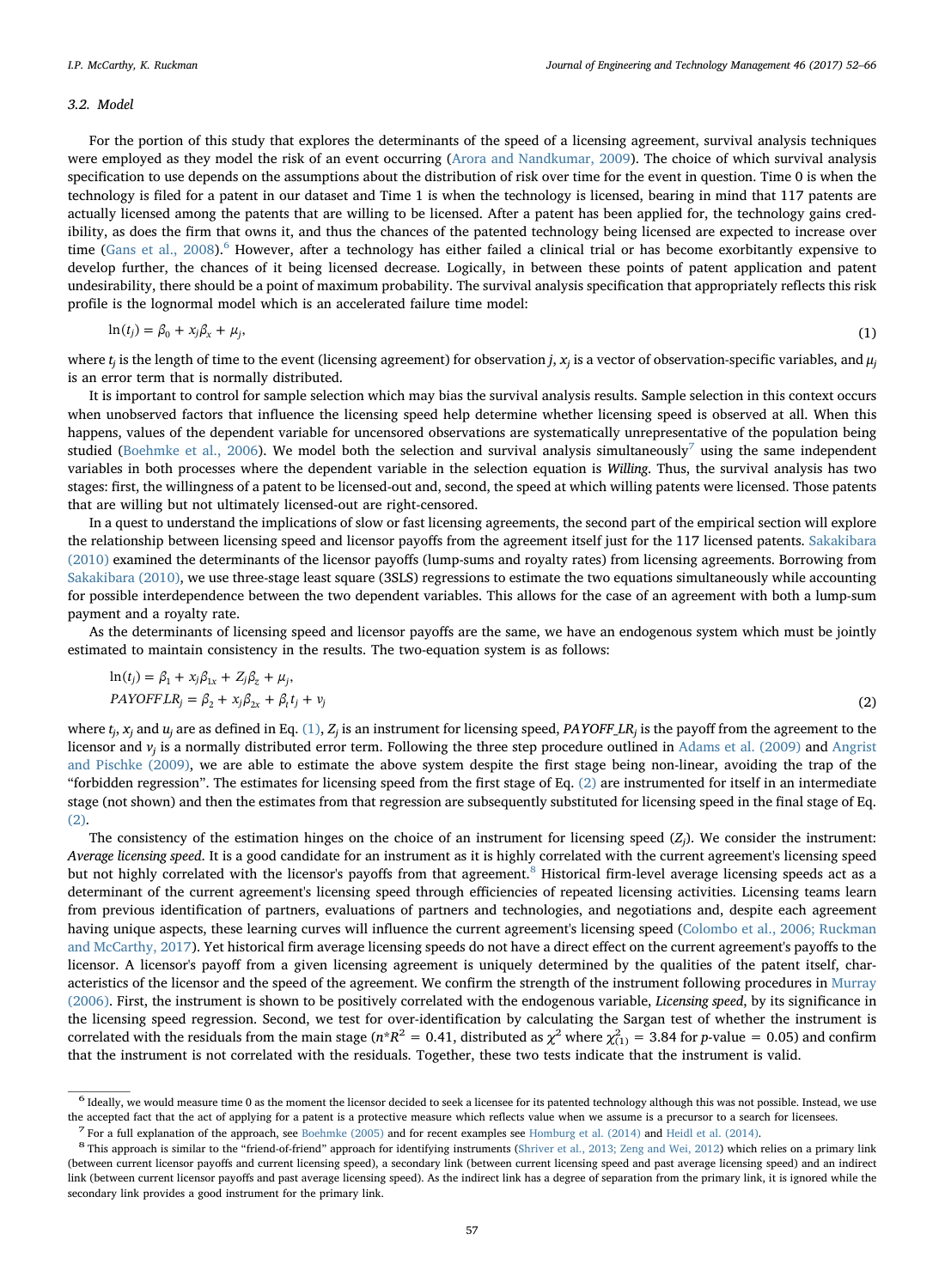#### 3.3. Dependent variables

Willing indicates whether a patent is willing to be licensed-out by its owner. Firms are likely to protect and develop core technologies ([Rivera and Kline, 2000\)](#page-14-27), whereas peripheral technologies are more difficult to effectively exploit commercially and, thus, tend to be licensed-out ([Gambardella et al., 2007](#page-13-8)). [Palomeras \(2007\)](#page-14-18) found evidence that firms are more likely to showcase and promote to licensees their patents that do not fit with its core technology. In addition, when a patent owner's technological depth is high, the benefits of keeping and developing the technology will likely be greater; whereas transferring the technology could negatively impact the patent owner's market ([Sakakibara, 2010](#page-14-20)). As such, we measure our Willing variable as 1 if the patent is a core technology for the patent owner and 0 if it is non-core. We use the definition for core used in [Vanhaverbeke et al. \(2012\)](#page-14-28). All IPC subclasses within the biotechnology classes in which a company had successfully applied for a patent during the previous five years were labeled as "core" patent classes. Sub-classes in which a company received a patent in the year of observation but did not receive a patent in the previous five years were considered "non-core". Since knowledge in these non-core patent classes remains relatively new for the firm immediately after it applied for a patent, these patent classes were considered as "non-core" for a period of three years. This dependent variable is only used in the selection regression.

Licensing speed measures the time from the invention of a technology to its license. As the exact invention date of a technology is extremely difficult to pin-point, we proxy it with the date of the application to the patent office. This act signifies that the technology is potentially valuable and is usually a first step in the process of finding a licensing partner, as patented technologies not only protect the licensor but also provide clear guidelines for the licensee. It is measured as the number of days between the application for a patent and the signing of a licensing agreement for the patented technology. The end date for patents that are willing to be licensed but not ultimately licensed is the end of the study (January 1, 2008).

The payoff from a licensing agreement to a licensor is measured using two variables: Lump-sum payment and Royalty rate. The Lump-sum payment is every pre-commercial payment that could be made by the licensee to the licensor and typically encompasses upfront payments, milestone payments, research spending, equity purchases and options. The Royalty rate contains the highest possible rate of returns that will be paid to the licensor from a future commercialized product associated with the technology in the licensing agreement according to the agreement when signed. These two payoffs were used in a recent study of the price of patent licensing [\(Sakakibara, 2010](#page-14-20)) and we borrow that empirical technique of looking at the two types of payoffs separately while accounting for the interdependence between the two.

#### 3.4. Licensor variables

Size is measured as the logarithm of organizational revenues. Revenues are a proxy for the number of employees<sup>[9](#page-6-0)</sup> and have been used in research that explores the determinants of technology licensing [\(Fosfuri, 2006](#page-13-18)).

A licensor's Research intensity is calculated by dividing R&D expenditure by revenues, the same measure that [Cohen and Levinthal](#page-13-33) [\(1990\)](#page-13-33) used in their study of absorptive capacity. Compared to using absolute R&D spending alone, this approach is considered to provide a more accurate indication of the fraction of resources that a firm allocates to research activity because it adjusts for revenue amount ([Lane and Lubatkin, 1998; Schildt et al., 2012](#page-13-34)).

Prestige is a proxy for the licensor's technological reputation as determined by third parties through forward citations. Forward citations for a patent are correlated with value and importance of the technology [\(Ceccagnoli et al., 2010; Harho](#page-13-23)ff et al., 2003; [Lanjouw and Schankerman, 2004\)](#page-13-23). A forward citation occurs when another patent acknowledges the original patent as a technology source or pioneer. Prestige is measured as the average forward citation among the patents in the firm's patent stock within five years of each patent's grant date (i.e., if the patent was granted in 1999, forward citations would be recorded up to and including 2004). [Leone](#page-14-29) [and Reichstein \(2012\)](#page-14-29) use a similar measurement for a control variable when determining the speed of licensee post-contractual invention and [Kani and Motohashi \(2012\)](#page-13-35) use the same measurement as a reflection of the potential demand for a licensor's technology.

Age is the length of time a licensor has been actively researching and reflects the licensor's legitimacy, power and standing. [Rothaermel and Boeker \(2008\)](#page-14-30) find that older biopharmaceutical firms have a greater chance of alliance participation. It is measured as the difference between the date of incorporation of the patent owner and the date the patent application.

Experience is measured as the number of outward licensing agreements by the patent owner in the five years before the patent application. [Kim \(2009\)](#page-13-36) and [Kim and Vonortas \(2006\)](#page-13-37) find that licensor outward licensing experience increases the likelihood of achieving a licensing agreement.

Depth is the number of patents granted to the patent owner in same IPC as the patent during the five years before the patent was granted. This variable indicates the extent of the patent owner's existing knowledge in a particular technological area. Licensors that have a depth of knowledge in a specific area to a licensee will have a technological familiarity ([Leone and Reichstein, 2012\)](#page-14-29) or technological proximity ([Sakakibara, 2010\)](#page-14-20) that results in greater licensing opportunities [\(Ahuja, 2000](#page-12-6)).

Breadth is the technological scope of a firm's past patenting efforts. The broader a firm's patent stock, the more diverse is its own internal research spectrum and the better it is able to convey specific knowledge to third-parties. It is measured as the number of different IPC classes the patent owner patented in during the five years before the patent was granted. This particular measurement of technological breadth follows [Zhang and Baden-Fuller \(2010\)](#page-14-16) and [Leone and Reichstein's \(2012\)](#page-14-29) "technological diversity" variable.

<span id="page-6-0"></span><sup>9</sup> A sensitivity analysis for firm size with the number of employees was not possible due to deficiencies in this variable across the observations.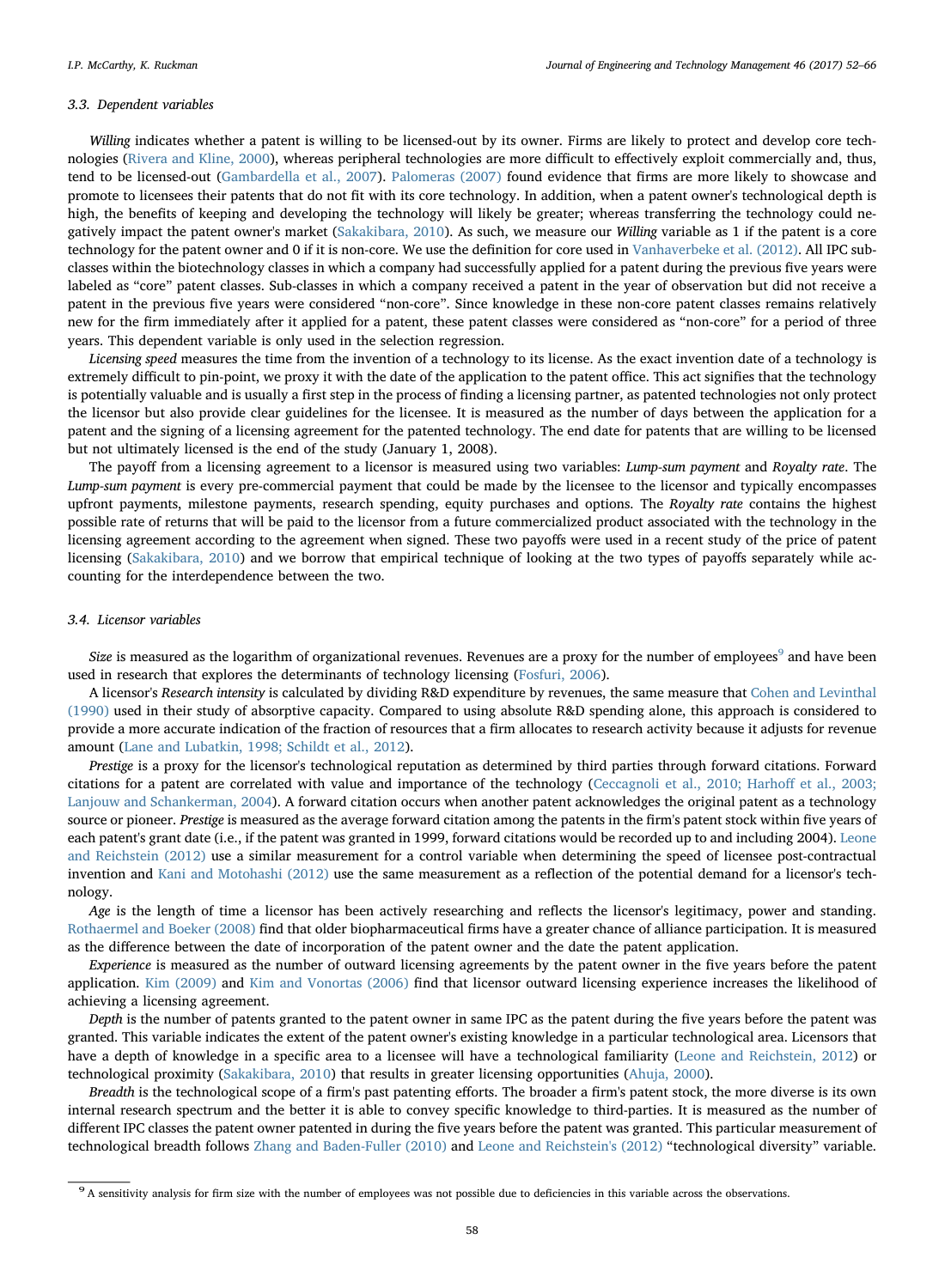The speed of activities performed in the past has been found to affect the current speed of the same activities [\(Perlow et al., 2002](#page-14-31)) and, as such, we account for whether past licensing speed affects a current agreement's licensing speed. Average licensing speed is measured as the patent owner's average licensing speed for all outward licensing agreements in the five years before the patent's application.

#### 3.5. Patent variables

The licensed patent's forward citations (Patent forward citations) are the references by subsequent patents, owned by other entities, which have built on the patented technology. A large number of forward citations can indicate the magnitude of impact and thus value and appeal of a patent ([Rosenkopf and Nerkar, 2001](#page-14-32)). Scope is the number of IPCs listed on the patent [\(Sakakibara, 2010\)](#page-14-20). The number of IPC classes can be interpreted as a measure of the generality of knowledge ([Gambardella et al., 2007\)](#page-13-8). The number of technological claims (Complexity) in a patent is a proxy for its complexity and desirability. Claims specify the components or building blocks of a patented invention, and they are considered indicative of the purview of the invention [\(Hall et al., 2001](#page-13-24)). The greater the claims, the greater the range of the patent, which increases the likelihood the patent will face legal disputes (Harhoff [and Reitzig,](#page-13-38) [2004\)](#page-13-38). This reduces the attractiveness of a patent which would make it slower to license.

## 4. Results

[Table 1a](#page-8-0) shows the variable measures and descriptive statistics for all the biopharmaceutical patents and those that are willing to be licensed-out and [Table 1b](#page-9-0) does the same for the 117 licensed patents. The tables indicate the diversity of firm and patent determinants included in the sample. Even though our sample is from one industry, there is considerable range for several of the variables. [Table 2a](#page-9-1) shows the variance inflation factors (VIFs) for the independent variables and the correlations among all the variables for the patents that are willing to be licensed-out. [Table 2b](#page-10-0) shows the same for the patents that were actually licensed-out. As all the VIFs are well below 5, there is no concern with multi-collinearity ([Kutner et al., 2004](#page-13-39)).

The estimations for the duration model in Eq. [\(1\)](#page-5-2) with the associated selection regressions are presented in [Table 3](#page-10-1). Columns 1a and 1b include only the licensor variables, Columns 2a and 2b include only the patent variables and Columns 3a and 3b have all variables together (these last columns will be the focus of our discussion). The lognormal specification for the duration model is shown in an accelerated failure-time form, which means that variables with positive estimated coefficients are interpreted as slowing down licensing speed and negative estimated coefficients as accelerating licensing speed.

Although it is not a focus of this study, the selection results are intriguing. The columns with Willing as a dependent variable show that patents that are owned by firms that are large and have many forward citations are more likely to be willing to be licensed-out. In contrast, the patents owned by firms that have high prestige, are older, have experience and depth are unlikely to be willing to be licensed out. There are few studies to compare these results to and their results are somewhat inconsistent.<sup>[10](#page-7-0)</sup> [Kani and Motohashi](#page-13-35) [\(2012\)](#page-13-35) found that larger firms are more likely to be willing to license-out and that prestige is not significant for willingness, while [Gambardella et al. \(2007\)](#page-13-8) found that patents with large scope are unwilling to be licensed by their owners. [Palomeras \(2007\)](#page-14-18) found that patents with many forward citations are unlikely to be willing to be licensed-out as they would likely be kept for internal development, although he did not control for non-core patents.

The results in [Table 3](#page-10-1) indicate a number of significant and positive findings. These support our predictions that strength in licensor prominence, licensor knowledge structuration and patent desirability, all work to slow down the time it takes to licensing-out a patented technology. This provides evidence that strength in these factors endow licensors with an abundance of licensing opportunities that not only increases the size, complexity and duration of the licensing out-task, but allows licensors to take their time to review, negotiate and select the most attractive offer. Specifically, we find agreements with large licensors are signed slowly (Hypothesis 1b). This is consistent with the view that large patent owners are less motivated to license because they have the complementary assets to develop and exploit their technological portfolio [\(Arora and Fosfuri, 2003; Sakakibara, 2010](#page-12-11)). Patents owned by licensors that have strong technological Depth in the area of the patent (Hypothesis 2a) and strong technological Breadth across technological fields within the biopharmaceutical sector (Hypothesis 2b) are found to have slower licensing speed. Thus, strength in both these dimensions of knowledge structuration indicates that licensors are more likely to be known for both their specific and broad technological expertise. Patents with strength in Forward citations and Scope have slower licensing agreements (Hypotheses 3a and 3b). This was expected as both these variables are considered to be an indicator of patent's knowledge impact ([Duguet and](#page-13-22) [MacGarvie, 2005](#page-13-22)) and applicability, value and desirability (Ceccagnoli et al., 2010; Harhoff [et al., 2003; Lanjouw and Schankerman,](#page-13-23) [2004\)](#page-13-23). Finally, patents that have many claims (Complexity) had quicker licensing agreements (Hypothesis 3c). This is surprising as claims are an indicator of patent complexity and uncertainty and thus the likelihood of legal disputes (Harhoff [and Reitzig, 2004\)](#page-13-38). Such indicators would make the technology less desirable and slower to transfer. As the number of claims in a patent is linked to the novelty of the technology, and in turn both patent value and expected disputes, it may that licensors are more inclined to do a particularly thorough job of laying out all the specifics of the technology when filing.

<span id="page-7-0"></span><sup>&</sup>lt;sup>10</sup> [Gambardella et al. \(2007\)](#page-13-8) and [Kani and Motohashi \(2012\)](#page-13-35) used survey data to determine willingness while [Palomeras \(2007\)](#page-14-18) measured willingness by whether a patent was submitted to a website used to solicit licensees.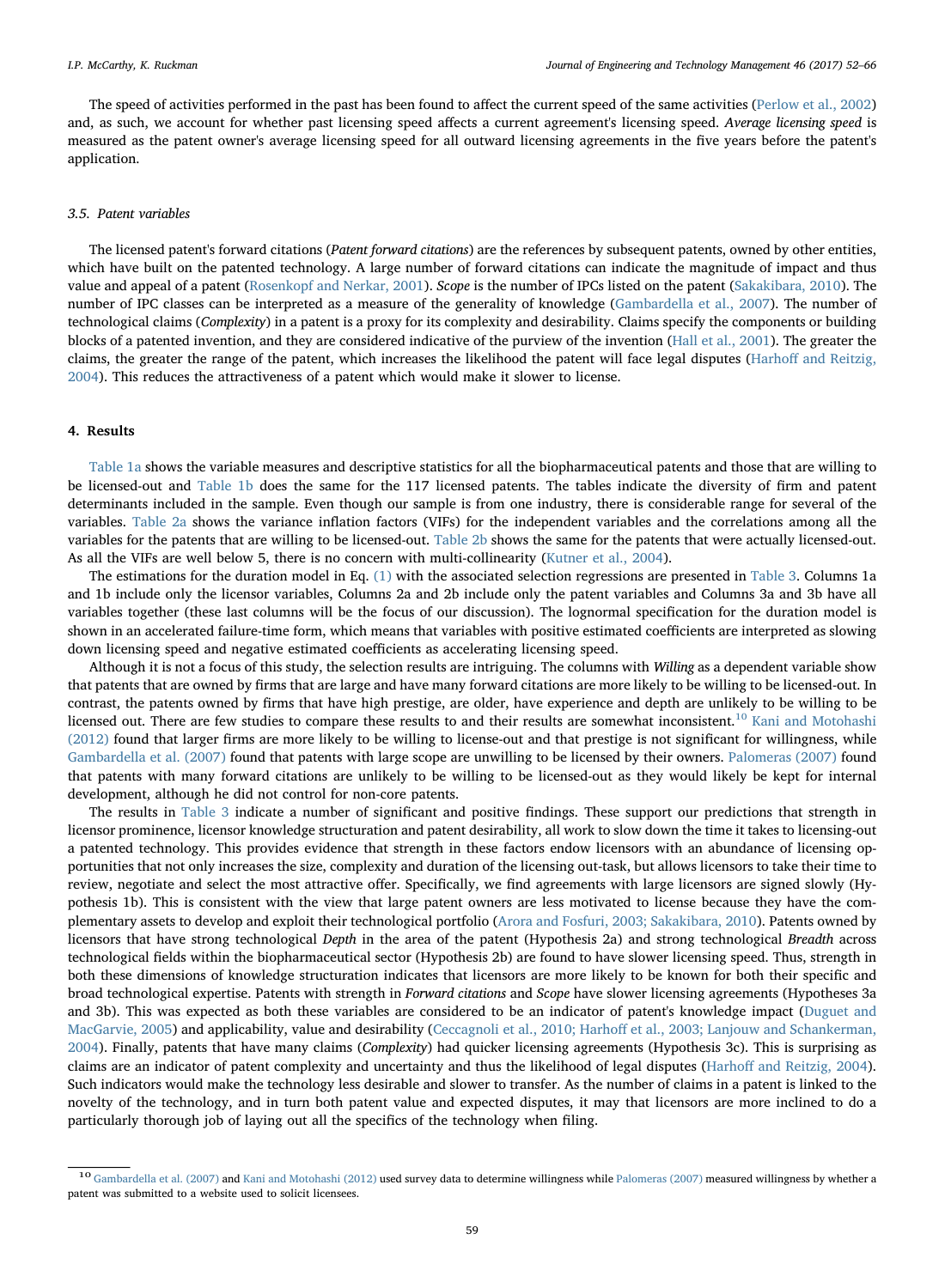<span id="page-8-0"></span>

| Table 1a                                   | to be licensed $(n = 34,660)$ .<br>Statistics of variables, all patents ( $n = 54,953$ ) and patents willing                                                                                                      |                                |               |                  |                    |                                              |
|--------------------------------------------|-------------------------------------------------------------------------------------------------------------------------------------------------------------------------------------------------------------------|--------------------------------|---------------|------------------|--------------------|----------------------------------------------|
| Variable                                   | Measure                                                                                                                                                                                                           |                                | Mean          | Std. Dev.        | Min                | Max                                          |
| Dependent variables<br>Willing             | 1: if patent is non-core, 0 if core (core patents are those that the patent owner has other patents granted in the same IPC sub-sategory                                                                          |                                | $\frac{6}{1}$ | 0.5              | c                  |                                              |
| Licensing speed<br>$\mathbf{\Omega}$       | Number of days between patent application and license agreement (or end of study for those that were not licensed), for patents where<br>within previous 5 years)<br>willingness = 1                              |                                | 4196.3        | 1032.5           | 55                 | 5840                                         |
| Patent owner variables<br>Size<br>$\infty$ | Revenue, \$US millions logged                                                                                                                                                                                     | All patents                    | 7.7           | 3.0              | $-5.5$             | 12.2                                         |
|                                            |                                                                                                                                                                                                                   | Willing patents                | 7.7           | 3.1              | $-5.5$             | 12.2                                         |
| Research intensity<br>4                    | R&D expenditure divided by revenue (where revenue measured in \$US thousands)                                                                                                                                     | Willing patents<br>All patents | 3.2<br>3.9    | 66.4<br>80.3     | $\circ$<br>$\circ$ | 7098<br>7098                                 |
| Prestige<br>Б                              | Average number of non-self forward citations on patent stock within 5 years of each patent's granting date, where patent stock is<br>during the 5 years before patent granted<br>comprised of the patents granted | All patents                    | 4.2           | $\overline{4.1}$ | $\circ$            | 80.5                                         |
|                                            |                                                                                                                                                                                                                   | Willing patents                | 3.8           | 3.7              |                    | 68.7                                         |
| Age<br>م                                   | Years between patent owner's incorporation and patent application                                                                                                                                                 | All patents                    | 22.8          | 19.9             | $\circ$            | 102                                          |
|                                            |                                                                                                                                                                                                                   | Willing patents                | 21.0          | 18.8             | $\circ$            | 102                                          |
| Experience<br>N                            | Number of outward licensing agreements by patent owner during 5 years before patent application                                                                                                                   | All patents                    | 10.3          | 15.9             | $\circ$            | 107                                          |
|                                            |                                                                                                                                                                                                                   | Willing patents                | 9.2           | 14.7             | $\circ$            | 107                                          |
| Depth<br>$^{\circ}$                        | Number of patents granted by patent owner in patent's IPC (international patent category) in 5 years before patent granted                                                                                        | All patents                    | 90.2<br>68.9  | 127.6<br>102.4   | $\circ$<br>$\circ$ |                                              |
| <b>Breadth</b><br>G                        | Number of different IPCs in patent owner's patent stock                                                                                                                                                           | Willing patents<br>All patents | 27.1          | 34.6             | $\overline{ }$     |                                              |
|                                            |                                                                                                                                                                                                                   | Willing patents                | 27.7          | 37.3             |                    | 23<br>23<br>23<br>23<br>23<br>23<br>23<br>23 |
|                                            | 10 Average licensing speed Average licensing speed for all licensed patents by patent owner                                                                                                                       | All patents                    | 5514.9        | 2572.8           | $\circ$            |                                              |
|                                            |                                                                                                                                                                                                                   | Willing patents                | 5596.6        | 2533.4           |                    | 7280                                         |
| Patent variables                           | Number of technological claims m                                                                                                                                                                                  | All patents                    | 17.7          | 16.9             |                    | 683                                          |
| 11 Complexity                              | ade by patent                                                                                                                                                                                                     | Willing patents                | 17.3          | 16.2             |                    | 390                                          |
| Forward citations<br>$\frac{2}{3}$         | Number of forward citations received by the patent                                                                                                                                                                | All patents                    | 2.6           | 5.3              | $\circ$            | 128                                          |
|                                            |                                                                                                                                                                                                                   | Willing patents                | 2.8           | 5.5              | $\circ$            | 107                                          |
| Scope<br>13                                | Number of IPCs listed on patent                                                                                                                                                                                   | All patents                    | 2.2           | 1.4              |                    | <b>25</b>                                    |
|                                            |                                                                                                                                                                                                                   | Willing patents                | 2.2           | $\frac{4}{1}$    |                    |                                              |

Firms without licensing history are given longest avg speed +1 of firms with licensing history. Firms without licensing history are given longest avg speed +1 of firms with licensing history.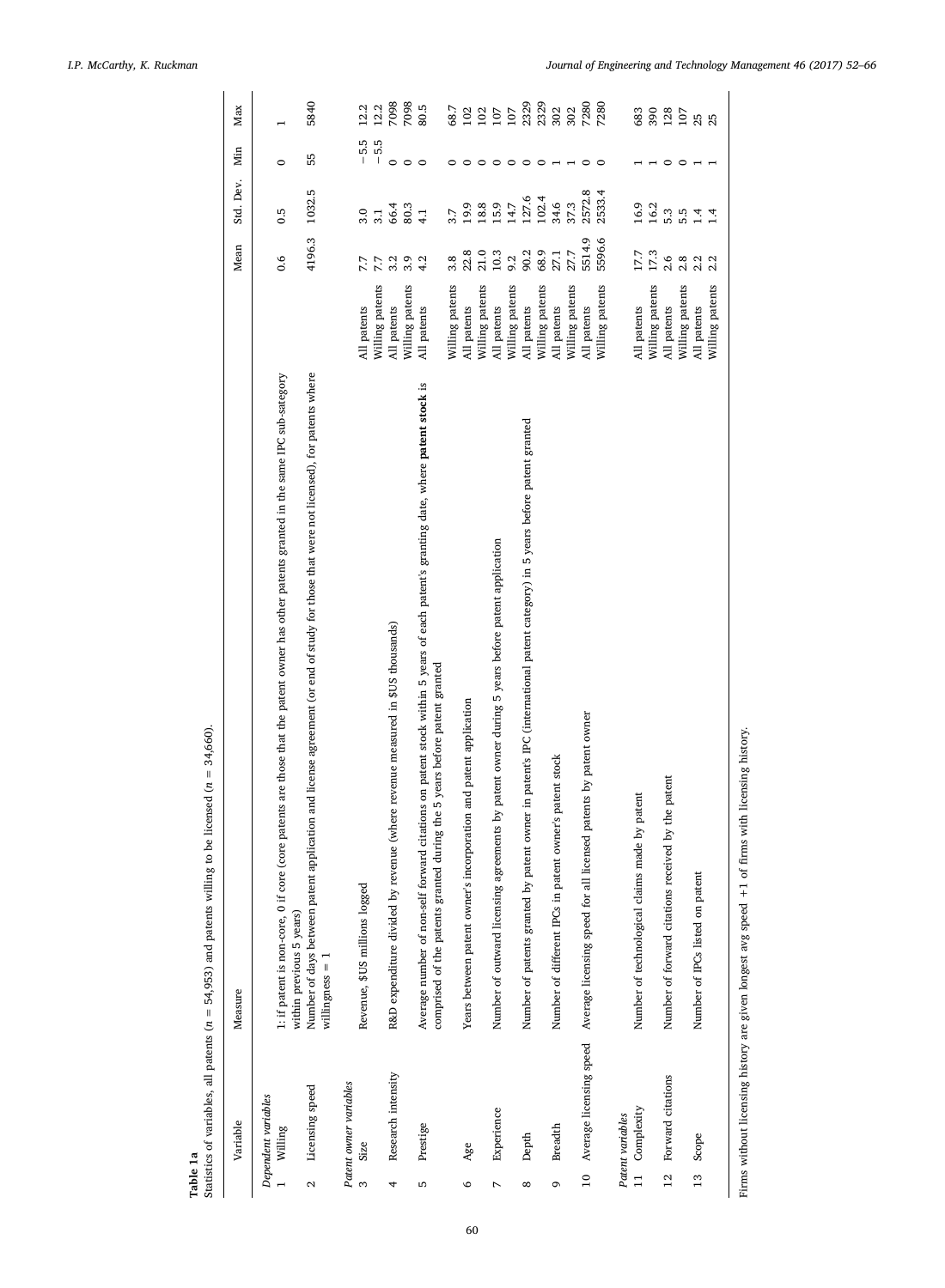#### <span id="page-9-0"></span>Table 1b

|  |  | Statistics of variables, licensed patents ( $n = 117$ ). |  |  |
|--|--|----------------------------------------------------------|--|--|
|--|--|----------------------------------------------------------|--|--|

|    | Variable                   | Measure                                                                                                                       | Mean   | Std. Dev. | Min      | Max  |
|----|----------------------------|-------------------------------------------------------------------------------------------------------------------------------|--------|-----------|----------|------|
|    | Dependent variables        |                                                                                                                               |        |           |          |      |
|    | Licensing speed            | Number of days between patent application and license agreement for same patent                                               | 2214.3 | 1222.9    | 55       | 5793 |
| 2a | Lump-sum payment           | Sum of all the lump-sum payments made to the licensor for the agreement, \$US millions                                        | 58.2   | 106.8     | $\Omega$ | 515  |
| 2b | Royalty rate               | Percentage of future royalties to be paid to the licensor based on commercialized product                                     | 12.8   | 16.8      | 0        | 55   |
|    | Licensor variables         |                                                                                                                               |        |           |          |      |
| 3  | Size                       | Licensor revenue in millions of \$US, logged                                                                                  | 2.5    | 2.8       | $-5.3$   | 10.9 |
| 4  | Research intensity         | R&D expenditure divided by revenue (where revenue measured in \$US thousands)                                                 | 18.8   | 121.6     | 0.01     | 1322 |
| 5  | Prestige                   | Average number of non-self forward citations on patent stock within 5 years of each patent's                                  | 6.4    | 10.9      | 0        | 68.7 |
|    |                            | granting date, where <b>patent stock</b> is comprised of the patents granted during the 5 years<br>before patent granted      |        |           |          |      |
| 6  | Age                        | Years between patent owner's incorporation and patent application                                                             | 10.5   | 8.6       | $\Omega$ | 38   |
| 7  | Experience                 | Number of outward licensing agreements by patent owner during 5 years before patent<br>application                            | 6.7    | 10.4      | $\Omega$ | 59   |
| 8  | Depth                      | Number of patents granted by patent owner in patent's IPC (international patent category) in 5<br>years before patent granted | 34.0   | 214.6     | 0        | 2329 |
| 9  | <b>Breadth</b>             | Number of different IPCs in patent owner's patent stock                                                                       | 4.2    | 5.4       | 0        | 36   |
| 10 | Average licensing<br>speed | Average licensing speed for all licensed patents by patent owner                                                              | 3304.1 | 2933.8    | 10       | 7280 |
|    | Patent variables           |                                                                                                                               |        |           |          |      |
| 11 | Complexity                 | Number of technological claims made by patent                                                                                 | 25.9   | 30.7      | 1        | 265  |
| 12 | Forward citations          | Number of forward citations received by the patent                                                                            | 0.7    | 1.2       | $\Omega$ | 6    |
| 13 | Scope                      | Number of IPCs listed on patent                                                                                               | 2.2    | 1.4       | 1        | 6    |

#### <span id="page-9-1"></span>Table 2a

Variance inflation factors and correlation of variables, willing patents ( $n = 34,660$ ).

|                  | Variable                | <b>VIFs</b> | 2            | 3       | 4        | 5            | 6            | 7            | 8       | 9            | 10      | 11   | 12           | 13 |
|------------------|-------------------------|-------------|--------------|---------|----------|--------------|--------------|--------------|---------|--------------|---------|------|--------------|----|
|                  | Dependent variable      |             |              |         |          |              |              |              |         |              |         |      |              |    |
| $\overline{2}$   | Licensing speed         |             | $\mathbf{1}$ |         |          |              |              |              |         |              |         |      |              |    |
|                  | Licensor variables      |             |              |         |          |              |              |              |         |              |         |      |              |    |
| 3                | Size                    | 1.5         | 0.02         | 1       |          |              |              |              |         |              |         |      |              |    |
| 4                | Research intensity      | 1.0         | $-0.02$      | $-0.15$ | 1        |              |              |              |         |              |         |      |              |    |
| 5                | Prestige                | 1.1         | 0.01         | $-0.11$ | $-0.01$  | $\mathbf{1}$ |              |              |         |              |         |      |              |    |
| 6                | Age                     | 1.5         | 0.08         | 0.43    | $-0.03$  | 0.05         | $\mathbf{1}$ |              |         |              |         |      |              |    |
| 7                | Experience              | 1.2         | $-0.31$      | 0.14    | $-0.02$  | $-0.03$      | 0.01         | $\mathbf{1}$ |         |              |         |      |              |    |
| 8                | Depth                   | 1.3         | $-0.06$      | 0.32    | $-0.02$  | 0.02         | 0.42         | 0.20         |         |              |         |      |              |    |
| 9                | Breadth                 | 1.3         | 0.28         | 0.42    | $-0.03$  | 0.03         | 0.45         | $-0.15$      | 0.18    | $\mathbf{1}$ |         |      |              |    |
| 10               | Average licensing speed | 1.6         | $-0.01$      | 0.19    | $-0.003$ | 0.03         | 0.09         | $-0.25$      | 0.05    | 0.21         | 1       |      |              |    |
| Patent variables |                         |             |              |         |          |              |              |              |         |              |         |      |              |    |
| 11               | Complexity              | 1.0         | $-0.10$      | $-0.12$ | 0.02     | 0.05         | $-0.06$      | $-0.02$      | $-0.03$ | $-0.08$      | $-0.03$ | 1    |              |    |
| 12               | Forward citations       | 1.1         | $-0.07$      | $-0.10$ | 0.01     | 0.21         | $-0.01$      | $-0.04$      | 0.01    | $-0.02$      | 0.08    | 0.16 | $\mathbf{1}$ |    |
| 13               | Scope                   | 1.1         | $-0.07$      | $-0.08$ | 0.02     | $-0.09$      | $-0.08$      | 0.08         | $-0.02$ | $-0.14$      | $-0.11$ | 0.04 | $-0.10$      |    |

## 4.1. Payoffs to Licensor

The results suggest that patent owners with characteristics of prominence and knowledge structuration achieve licensing deals slowly. This begs the question whether this speed is beneficial. That is, does reaching a licensing deal slowly result in a higher payoff for the licensor? The results for the final stage of the system described in Eq. [\(2\)](#page-5-3) are presented in [Table 4,](#page-11-0) where the first column uses Lumpsum payment as the dependent variable and the second column uses Royalty rate. As there may be a substitution effect between the royalty rate and the lump-sum paid to the licensor, we follow [Sakakibara \(2010\)](#page-14-20) in using the three-stage least square (3SLS) regression to estimate the two equations simultaneously. The 3SLS approach accounts for possible interdependence between the two dependent variables.<sup>[11](#page-9-2)</sup> The regression in [Table 4](#page-11-0) is performed on the patents that were actually licensed ( $n = 117$ ) and, as such, we will now refer to the patent owners as licensors.

The results show that slower licensing speeds are associated with higher royalty rates (Hypothesis 4). There is strong evidence that licensor size, research intensity, and prestige and patents with a high number of forward citations and scope, reduce royalty rates. Licensee size and patent complexity act to increase lump-sums.

<span id="page-9-2"></span> $^{\rm 11}$  We also include the independent variable licensee size in both payoff regressions to control for the situation when royalty rates do not correlate to licensor royalty payments because the final drug sales are very high while the royalty rates are low ([Sakakibara, 2010](#page-14-20)).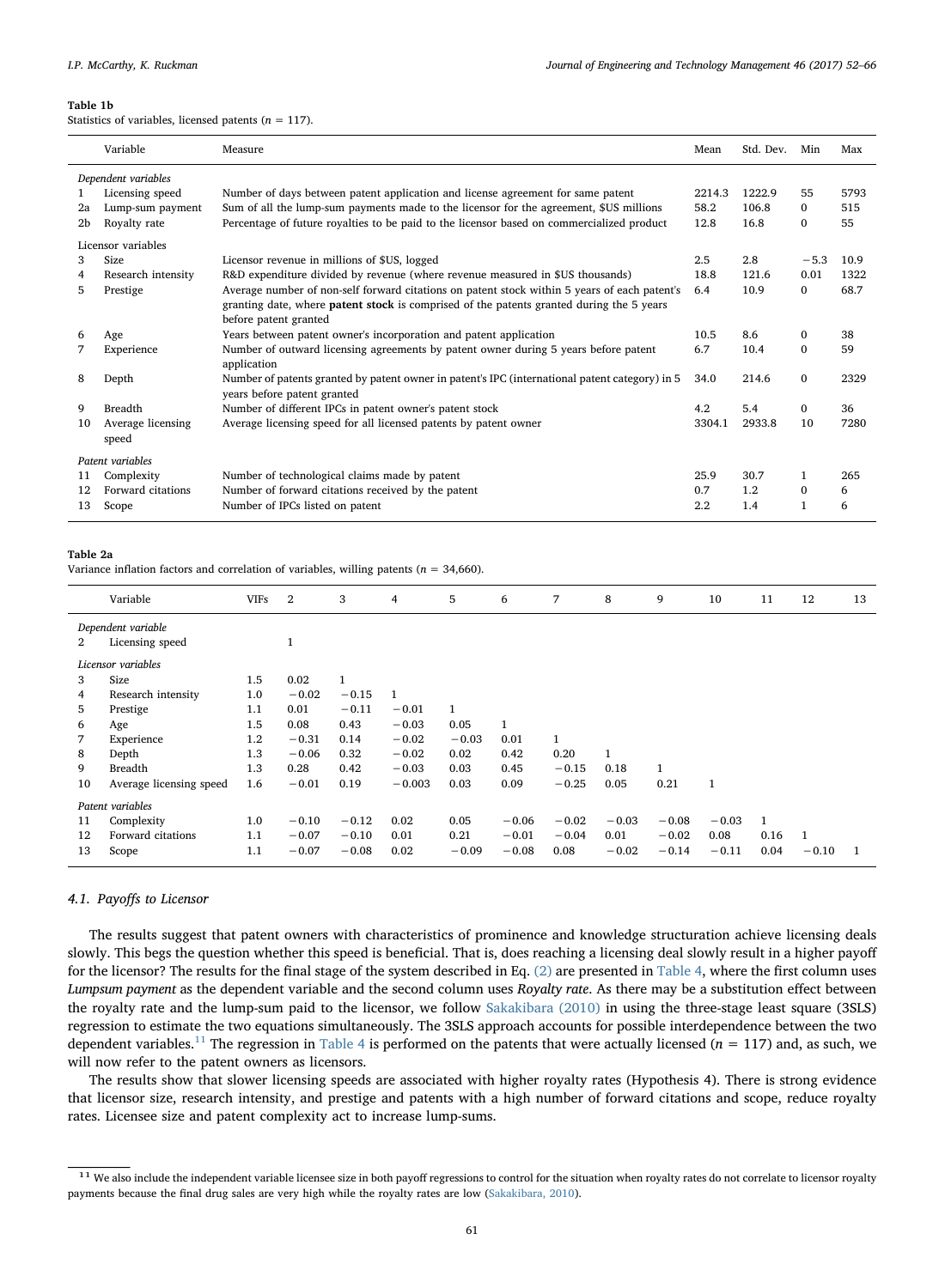#### <span id="page-10-0"></span>Table 2b

Variance inflation factors and correlation of variables, licensed patents ( $n = 117$ ).

|    | Variable                | <b>VIFs</b> | $\overline{1}$ | 2a      | 2 <sub>b</sub> | 3            | 4              | 5       | 6            | 7            | 8              | 9       | 10      | 11             | 12      | 13  |
|----|-------------------------|-------------|----------------|---------|----------------|--------------|----------------|---------|--------------|--------------|----------------|---------|---------|----------------|---------|-----|
|    | Dependent variables     |             |                |         |                |              |                |         |              |              |                |         |         |                |         |     |
| 1  | Licensing speed         |             | 1              |         |                |              |                |         |              |              |                |         |         |                |         |     |
| 2a | Lump-sum payment        |             | 0.22           | 1       |                |              |                |         |              |              |                |         |         |                |         |     |
| 2b | Royalty rate            |             | 0.07           | 0.19    | 1              |              |                |         |              |              |                |         |         |                |         |     |
|    | Licensor variables      |             |                |         |                |              |                |         |              |              |                |         |         |                |         |     |
| 3  | Size                    | 1.6         | 0.15           | $-0.06$ | $-0.18$        | $\mathbf{1}$ |                |         |              |              |                |         |         |                |         |     |
| 4  | Research intensity      | 1.0         | 0.13           | $-0.02$ | 0.09           | $-0.32$      | $\overline{1}$ |         |              |              |                |         |         |                |         |     |
| 5  | Prestige                | 1.1         | 0.22           | 0.20    | 0.04           | 0.09         | $-0.04$        | 1       |              |              |                |         |         |                |         |     |
| 6  | Age                     | 1.3         | 0.06           | $-0.08$ | $-0.03$        | 0.39         | 0.02           | $-0.09$ | $\mathbf{1}$ |              |                |         |         |                |         |     |
| 7  | Experience              | 1.4         | 0.11           | $-0.02$ | $-0.10$        | 0.31         | $-0.03$        | 0.18    | 0.09         | $\mathbf{1}$ |                |         |         |                |         |     |
| 8  | Depth                   | 1.2         | $-0.03$        | 0.01    | 0.00           | 0.08         | $-0.02$        | $-0.05$ | 0.23         | 0.04         | $\overline{1}$ |         |         |                |         |     |
| 9  | <b>Breadth</b>          | 1.6         | 0.02           | $-0.14$ | $-0.15$        | 0.60         | $-0.05$        | 0.05    | 0.34         | 0.53         | 0.02           | 1       |         |                |         |     |
| 10 | Average licensing speed | 1.3         | $-0.11$        | $-0.08$ | $-0.24$        | 0.08         | $-0.02$        | $-0.10$ | $-0.08$      | 0.01         | 0.13           | 0.10    | 1       |                |         |     |
|    | Patent variables        |             |                |         |                |              |                |         |              |              |                |         |         |                |         |     |
| 11 | Complexity              | 1.1         | $-0.03$        | 0.21    | 0.09           | $-0.09$      | 0.07           | $-0.04$ | 0.16         | 0.02         | 0.02           | $-0.01$ | $-0.23$ | $\overline{1}$ |         |     |
| 12 | Forward citations       | 1.2         | $-0.05$        | $-0.01$ | 0.01           | 0.05         | 0.02           | 0.40    | $-0.06$      | 0.05         | 0.17           | 0.10    | $-0.05$ | 0.07           |         |     |
| 13 | Scope                   | 1.1         | 0.19           | 0.04    | $-0.02$        | 0.08         | 0.04           | 0.02    | $-0.05$      | 0.05         | $-0.07$        | 0.05    | $-0.06$ | $-0.09$        | $-0.19$ | - 1 |

#### <span id="page-10-1"></span>Table 3

Lognorm[a](#page-10-2)l duration model with selectivity.<sup>a</sup>

| Dependent variable                                                                                                               | Regression 1                                                                                                                                                  |                                                                                                                                                       | Regression 2                                                          |                                                                                | Regression 3                                                                                                                                                                |                                                                                                                                                                  |  |  |
|----------------------------------------------------------------------------------------------------------------------------------|---------------------------------------------------------------------------------------------------------------------------------------------------------------|-------------------------------------------------------------------------------------------------------------------------------------------------------|-----------------------------------------------------------------------|--------------------------------------------------------------------------------|-----------------------------------------------------------------------------------------------------------------------------------------------------------------------------|------------------------------------------------------------------------------------------------------------------------------------------------------------------|--|--|
|                                                                                                                                  | Willing<br>Column 1a                                                                                                                                          | Licensing speed<br>Column 1b                                                                                                                          | Willing<br>Column 2a                                                  | Licensing speed<br>Column 2b                                                   | Licensing speed<br>Column 3a                                                                                                                                                | Licensing speed<br>Column 3b                                                                                                                                     |  |  |
| Licensor variables<br>Size<br>Research intensity<br>Prestige<br>Age<br>Experience<br>Depth<br>Breadth<br>Average licensing speed | $0.03(0.012)$ ***<br>0.001(0.0003)<br>$-0.04(0.007)$ ***<br>$-0.01(0.002)$<br>$-0.004(0.002)^{4}$<br>$-0.002(0.0002)$ ***<br>0.001(0.001)<br>0.00001(0.00002) | $0.45(0.097)$ ***<br>0.01(0.004)<br>$-0.14(0.033)$ ***<br>$-0.04(0.019)$<br>0.001(0.021)<br>$-0.01(0.002)$ ***<br>0.15(0.068)<br>$0.0003(0.0001)$ *** |                                                                       |                                                                                | $0.03(0.012)$ <sup>***</sup><br>0.001(0.0003)<br>$-0.04(0.007)$ ***<br>$-0.01(0.002)$<br>$-0.004(0.002)^{11}$<br>$-0.002(0.0002)^{***}$<br>0.001(0.001)<br>0.00001(0.00002) | $0.31(0.075)$ <sup>***</sup><br>0.01(0.004)<br>0.004(0.015)<br>$-0.01(0.014)$<br>0.01(0.018)<br>$0.002(0.001)^{3}$<br>$0.12(0.059)$ **<br>$0.0002(0.0001)^{***}$ |  |  |
| Patent variables<br>Complexity<br>Forward citations<br>Scope<br>Constant                                                         | $0.49(0.141)$ ***                                                                                                                                             | $12.47 (0.901)$ ***                                                                                                                                   | $-0.002(0.001)$<br>0.004(0.003)<br>0.003(0.012)<br>$0.67 (0.048)$ *** | $-0.02(0.004)^{***}$<br>$0.33(0.081)$ ***<br>0.13(0.094)<br>$16.50(0.989)$ *** | $-0.001(0.001)$<br>0.01(0.003)<br>$-0.004(0.010)$<br>0.51(0.136)                                                                                                            | $-0.01(0.004)^{***}$<br>$0.33(0.076)$ <sup>***</sup><br>0.27(0.109)<br>$12.47 (0.753)$ ***                                                                       |  |  |
| Wald Chi-squared<br>Log Pseudo L'd                                                                                               | $150.72$ <sup>***</sup> (8 d.f.)<br>$-34,248.9$                                                                                                               |                                                                                                                                                       |                                                                       | 4.46 $(3 d.f.)$<br>$-36,704.3$                                                 | $190.13***$ (11 d.f.)<br>$-34,187.6$                                                                                                                                        |                                                                                                                                                                  |  |  |

<span id="page-10-2"></span><sup>a</sup> Two stage model with patent willingness to be licensed in first stage (selectivity) and time to licensing in the second stage (duration). Standard errors clustered on repeated licensors. Dursel command in STATA.

Note:Number of observations: 54,593 first stage and 34,660 second stage.

<span id="page-10-4"></span>\* Indicates significance at ≪10%.

<span id="page-10-5"></span>\*\* Indicates significance at ≪5%.

<span id="page-10-3"></span>\*\*\* Indicates significance at ≪1%.

## 5. Discussion

In this study, we investigated two questions: Which licensor and patent characteristics determine the speed of licensing? How does the speed of licensing impact the royalties and lump-sum payments to licensors? We addressed these questions by proposing that licensing speed is influenced by variables for licensor prominence, licensor knowledge structuration, and patent desirability. These variables work to increase the size, complexity and duration of the licensing-out task, while also allowing licensors to take their time to review, negotiate and select a higher royalty rate. Our findings have a number of implications for research on innovation dynamics, technology licensing and related management practice, which we now discuss.

The fundamental contribution of our study is that it advances current understanding of one aspect of innovation speed. As competitive advantages are temporary, the speed of innovation, and, in particular, the allure of being fast at innovation, has appealed to managers, scholars and journalists. However, while this prevailing discourse is attractive, scholars have seldom empirically investigated the determinants of innovation speed, and even less research attention has been given to studying the benefits of being fast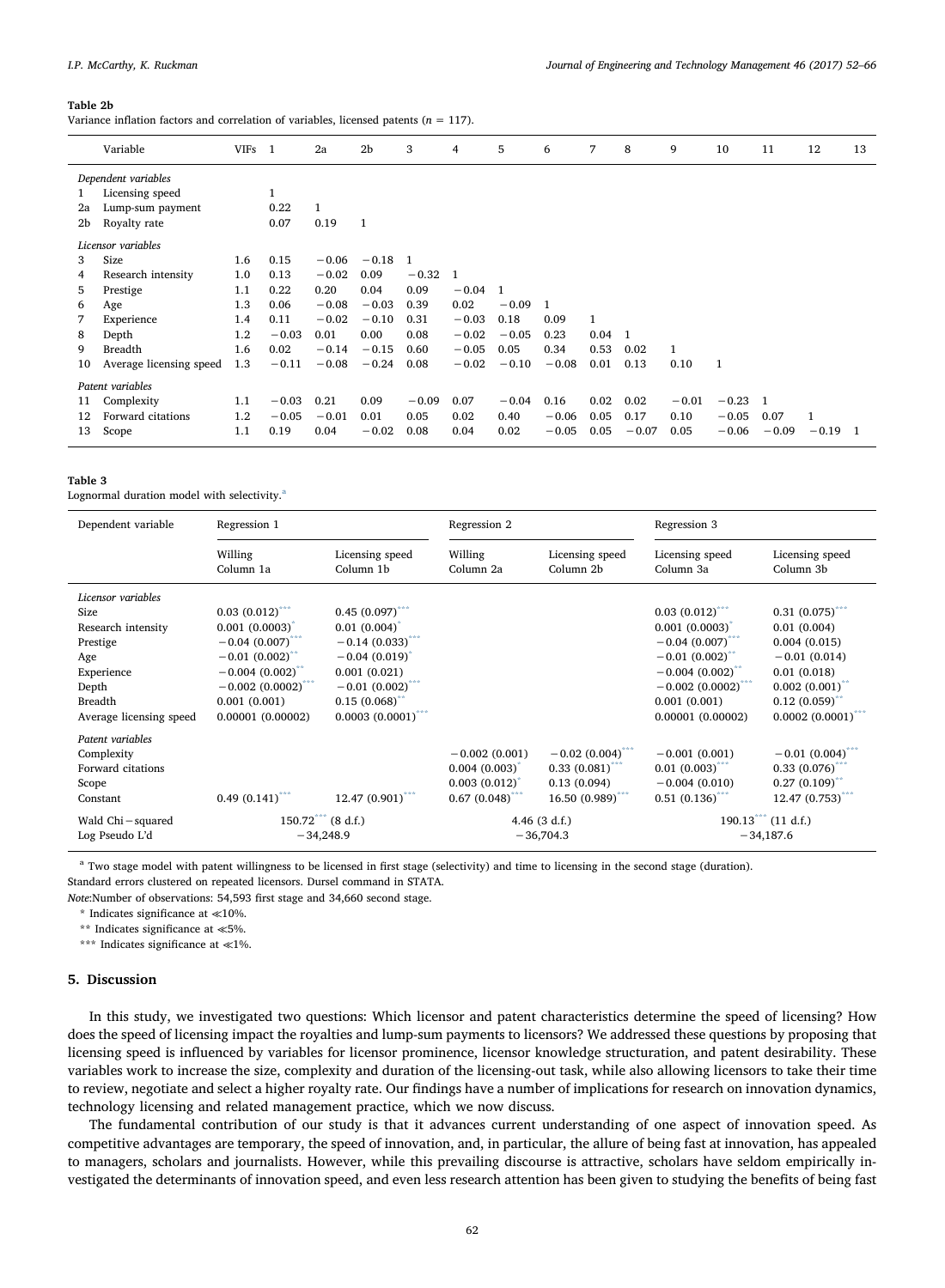## <span id="page-11-0"></span>Table 4

| Licensor payoffs, simultaneous equation regression. <sup>a</sup> |  |
|------------------------------------------------------------------|--|
|------------------------------------------------------------------|--|

| Dependent variable | Lumpsum payment             | Royalty rate                |
|--------------------|-----------------------------|-----------------------------|
| Licensing speedb   | $-0.01(0.027)$              | $0.02$ $(0.005)$ ***        |
| Licensor variables |                             |                             |
| Size               | 8.19 (6.135)                | $-2.88(1.012)$ ***          |
| Research intensity | 0.09(0.116)                 | $-0.04(0.019)$ <sup>*</sup> |
| Prestige           | 2.06(1.481)                 | $-0.53(0.244)$              |
| Age                | $-1.75(1.192)$              | $-0.04(0.196)$              |
| Experience         | 0.25(1.145)                 | 0.08(0.189)                 |
| Depth              | 0.02(0.043)                 | 0.01(0.007)                 |
| <b>Breadth</b>     | $-4.37(2.663)$ <sup>*</sup> | 0.60(0.439)                 |
| Patent variables   |                             |                             |
| Complexity         | 0.88(0.289)                 | 0.05(0.047)                 |
| Forward citations  | 11.45 (8.256)               | $-0.59(1.362)^{***}$        |
| Scope              | 11.05 (8.381)               | $-3.32(1.383)$              |
| Control            |                             |                             |
| Licensee size      | 14.94 (3.369)***            | 0.91(0.556)                 |
| Constant           | 16.95 (52.086)              | $-10.26(8.597)$             |
| Chi-square         | 40.46***                    | $24.54$ **                  |
| Adjusted R-squared | 0.25                        | 0.17                        |
|                    |                             |                             |

<span id="page-11-1"></span><sup>a</sup> Presented results are the last stage of a two stage system, where the first stage is the duration model for the 117 licensed patents and the second stage is the licensor payoffs.

<span id="page-11-2"></span><sup>b</sup> Licensing speed is estimated using a 3-step procedure outlined in Angrist and Pischke.

Notes: Number of observations: 117.

<span id="page-11-5"></span>\* Indicates significance at ≪10%.

<span id="page-11-4"></span>\*\* Indicates significance at ≪5%.

<span id="page-11-3"></span>\*\*\* Indicates significance at ≪1%.

The error terms in each regression are linked using a 3SLS regression (see [Sakakibara \(2010\)](#page-14-20) for similar approach).

or slow at innovation. Consequently, there have been calls for more specific and nuanced studies of the determinants and benefits of innovation speed (Carbonell and Rodriguez, 2006; [Chen et al., 2005\)](#page-13-40). Our study addresses these calls by focusing on one important aspect of innovation speed (i.e., the speed of licensing) and by directly measuring it (i.e., the time elapsed from filing a patent for a technology to announcing it has been licensed) and its payoffs to licensors.

One major implication of our study, it that while our results reinforce the notion that innovation speed is important, when it comes to licensing, it is beneficial for licensors to slowly and carefully license-out patented technologies. This adds to related research on optimal licensing arrangements, which has found that the level of lump-sum payments and royalty rates are determined by the extent of knowledge transfer needed in the relationship [\(Macho-Stadler et al., 1996; Hegde, 2014](#page-14-33)). Royalty rates tend to be higher for licensing contracts with knowledge transfer ([Macho-Stadler et al., 1996](#page-14-33)) while lump-sum payments tend to be higher in contracts that the licensor suspects the licensee intends to shelve the technology [\(Hegde, 2014](#page-13-5)). Our study expands the optimal contract literature by showing that slower licensing results in greater royalty rates for the licensor. This suggests that in the same way that management approaches can and should vary across the whole innovation process (i.e., the "fuzzy" front end versus the linear and controlled final stages of the process) [\(McCarthy et al., 2006\)](#page-14-34), there will also be different optimal paces for the stages of the innovation process. The determinants and outcome of innovation speed is a complex concept, and one speed is unlikely to fit or benefit all stages of the innovation process. And in the case of licensing biotechnology patents, we find that licensing slowly rewards a "less haste, greater payoff" approach to this stage of innovation.

A second major implication of our results is that we are the first to examine the role that licensor prominence plays in the licensing speed. This is important as it shows that licensing is not just a functional transaction based solely on the quality and suitability of a patent. Organizational perceptions about some aspects of prominence matter. Thus, similar to [Podolny \(1993\)](#page-14-35) and [Sine et al. \(2003\),](#page-14-13) our results demonstrate that with the uncertainty that comes with licensing-in technologies, licensor prominence is a signal of quality to licensees. Also, [Higgins et al. \(2011\)](#page-13-41) show that the scientific status of firms, and more specifically the employment of star scientists, provides a signal of firm quality to potential investors and allows licensors to distinguish themselves over and above the quality of their patent. Like each of these studies, we show how firm prominence signals greater visibility and that helps attract the attention of possible partner firms. This in turn increases the size, complexity and duration of the licensing- out task, while also allowing licensors to negotiate and select an agreement with a higher royalty rate.

A third major implication of our study is that it is the first to show that a licensor's knowledge base and related organizational learning capabilities (knowledge structuration) influence the speed of licensing. A licensor with deep knowledge in a technological area will be well known to potential licensees who operate in the same technological areas. This familiarity not only results in licensing – out opportunities that allow licensors to carefully review agreement options; it also induces licensors to be cautious. When a firm's technological knowledge is deep, licensors are wary of the risks of knowledge being inadvertently revealed to partners [\(Zhang](#page-14-16) [and Baden-Fuller, 2010](#page-14-16)). In terms of knowledge breadth, when a licensor possesses broad knowledge, it will likely be more open to and known by a greater number of licensees across this wide-ranging knowledge base. Also, licensors with broad knowledge will be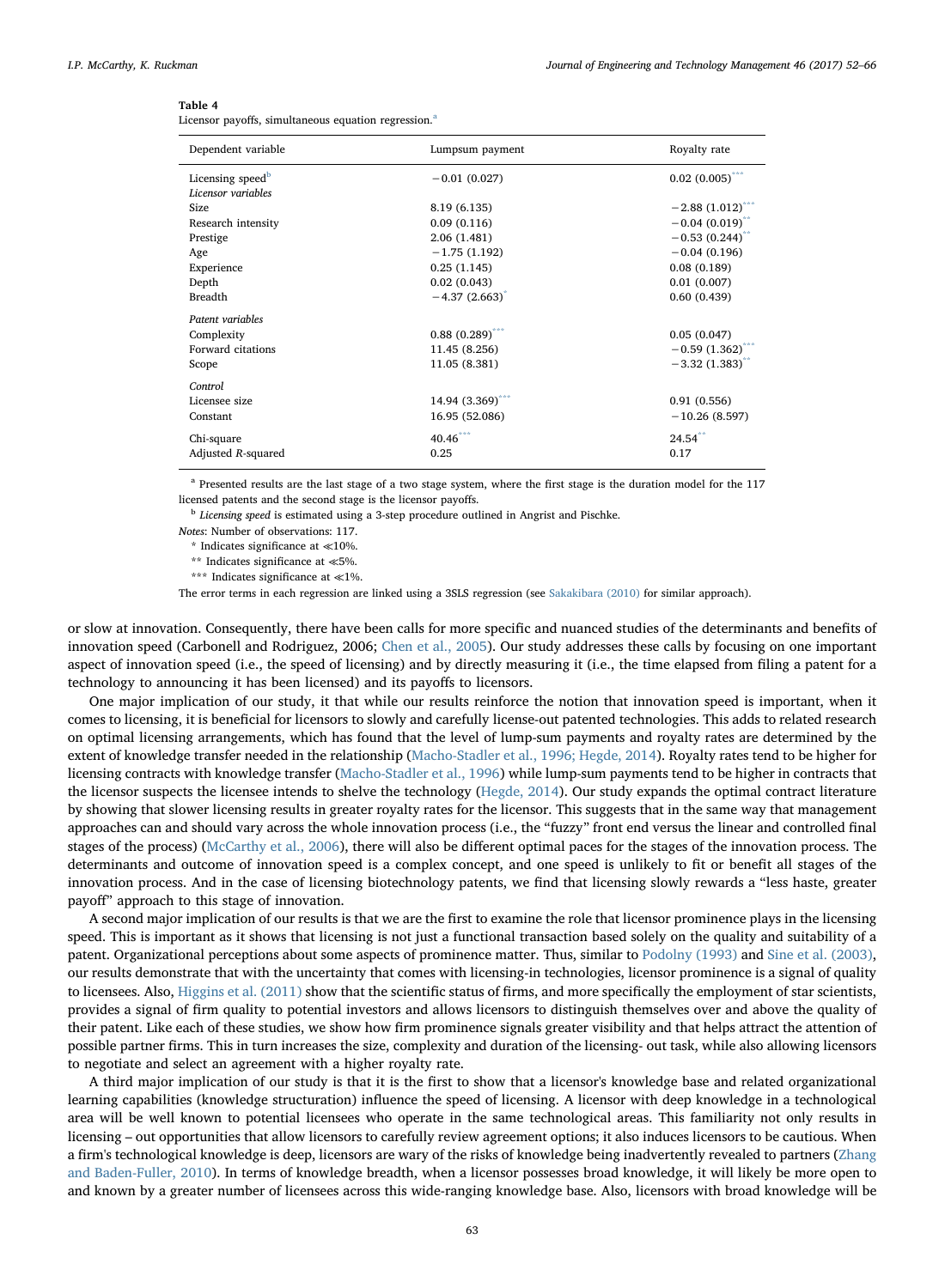attractive to licensees as they more likely produce innovations based on valuable architectural knowledge [\(Henderson and Clark,](#page-13-42) [1990\)](#page-13-42), and have the better abilities to transfer the technology [\(Ceccagnoli and Jiang, 2013\)](#page-13-21). Our results support these arguments that deep and broad knowledge confer licensors with opportunities and stances that work to slow down the speed of licensing.

#### 5.1. Limitations and future research

Of course, there are limitations of this study that are worth noting, as they also offer opportunities for future research. First, by focusing on one stage and aspect of innovation (the speed of technology licensing), we are considering only the latter stage of the innovation process. While this limitation is by design so as to provide the framing for a rigorous study of one part of innovation speed, this means there are two other stages to be studied: the conception of an idea, and the development that idea [\(Kessler and](#page-13-0) [Chakrabarti, 1996\)](#page-13-0). These stages will also have speeds, and the findings and implications from our study may not apply to these stages. Thus, future research could focus on these two earlier stages of the innovation process and explore the pace at which firms generate and develop their innovation ideas.

Second, our paper has limitations related to our use of data from the biotechnology industry and the nature of its technology. While restricting our sample to one industry helps to make our models more accurate and robust, it is at the expense of limiting the extent to which our findings might directly be applied to other industries. This is especially the case for technology industries that tend not to patent (e.g., software) and non-technology industries that rely on copyrights and trademarks to protect and license their intellectual property (e.g., entertainment). Also, license exclusivity has been found to support a technology's commercialization potential ([Somaya et al., 2011\)](#page-14-36), but licensing is almost entirely exclusive in the biopharmaceutical industry, making it impossible to test its impact on the speed of licensing.

Third, as it is not possible to fully control for all the drivers of licensing in one study, we highlight some other factors future studies might control for. For example, we do not consider the possibility that the licensee may be willing to accept a license at unfavorable terms. This could happen to prevent associated risks and costly litigations that the licensee may be facing. Also, we were not able to control for cross-licensing in our data. While we believe this type of licensing activity is limited in biopharmaceutical industry (see [Gambardella et al., 2007](#page-13-8)), future research could consider the dynamics of licensing in industries where the incidence of cross-licensing is much higher (e.g., software and electronics). And although it is more of an issue for software patents, inventing around a biopharmaceutical patent does occur ([Cohen et al., 2000\)](#page-13-10) and it may be possible that this could affect licensing speed. Furthermore, it seems likely that the speed of licensing will also depend on the nature of the clauses included in a contract. We were not able to review the contract clauses to see how they might restrict or encourage faster negotiations.

Finally, technology licensing is just one mechanism by which firms commercialize their innovations. Other approaches include the sale of technology ([Caviggioli and Ughetto, 2013](#page-13-43)), inter-firm alliances [\(Eisenhardt and Schoonhoven, 1996; Gulati et al., 2009\)](#page-13-44), the creation of new ventures, and the role of patent intermediaries: organizations that facilitate the exchange of IP ([Hagiu and Yo](#page-13-45)ffie, [2013\)](#page-13-45). Each of these approaches provides an opportunity for future research on the determinants and payoffs of being fast or slow at this stage of the innovation process.

### 6. Conclusion

While it is clear that speed is a popular and important characteristic of innovation, there is mixed empirical support for the benefits of innovating quickly or slowly. In response, we focus on one stage of the innovation process: commercialization and, in particular, the determinants and benefits of licensing speed. Possibly our most important finding is that unpacking the speed of innovation provides interesting and counterintuitive insights. We predict and find that strength in licensor prominence, licensor knowledge structuration, and patent appeal reward a "less haste, greater payoff" approach to this stage of innovation. We suggest this boils down to the allure and status effects of these licensor variables. They help licensors discover and be discovered by licensees, resulting in a wealth of agreement options and a strong licensing-out position for licensors. This not only increases the size, complexity and duration of the licensing out-task, but allows licensors to take their time to review, negotiate and select the most attractive royalty rate.

## References

<span id="page-12-0"></span>[Acur, N., Kandemir, D., Weerd-Nederhof, D., Petra, C., Song, M., 2010. Exploring the impact of technological competence development on speed and NPD program](http://refhub.elsevier.com/S0923-4748(17)30409-5/sbref0005) [performance. J. Prod. Innov. Manag. 27 \(6\), 915](http://refhub.elsevier.com/S0923-4748(17)30409-5/sbref0005)–929.

<span id="page-12-9"></span>[Adams, R., Almeida, H., Ferreira, D., 2009. Understanding the relationship between founder-CEOs and](http://refhub.elsevier.com/S0923-4748(17)30409-5/sbref0010) firm performance. J. Empir. Finance 16 (1), 136–150.

<span id="page-12-8"></span>[Adegbesan, J.A., Higgins, J.A., 2011. The intra-alliance division of value created through collaboration. Strateg. Manag. J. 32 \(2\), 187](http://refhub.elsevier.com/S0923-4748(17)30409-5/sbref0015)–211.

<span id="page-12-3"></span>[Aggarwal, V.A., Hsu, D.H., 2009. Modes of cooperative R&D commercialization by start-ups. Strateg. Manag. J. 30 \(8\), 835](http://refhub.elsevier.com/S0923-4748(17)30409-5/sbref0020)–864.

<span id="page-12-6"></span>[Ahuja, G., 2000. Collaboration networks, structural holes, and innovation: a longitudinal study. Adm. Sci. Q. 45 \(3\), 425](http://refhub.elsevier.com/S0923-4748(17)30409-5/sbref0025)–455.

<span id="page-12-4"></span>[Ahuja, G., Morris Lampert, C., 2001. Entrepreneurship in the large corporation: a longitudinal study of how established](http://refhub.elsevier.com/S0923-4748(17)30409-5/sbref0030) firms create breakthrough inventions. Strateg. [Manag. J. 22 \(6](http://refhub.elsevier.com/S0923-4748(17)30409-5/sbref0030)–7), 521–543.

<span id="page-12-1"></span>Allain, M., Henry, E., Kyle, M.K., 2011. Inefficiencies in Technology Transfer: Theory and Empirics. CEPR Discussion Paper No 8206, EconPapers. Sciences Po Publications, Sciences Po.. [http://econpapers.repec.org/paper/spowpmain/info\\_3ahdl\\_3a2441\\_2feu4vqp9ompqllr09iatrn4log.htm](http://econpapers.repec.org/paper/spowpmain/info_3ahdl_3a2441_2feu4vqp9ompqllr09iatrn4log.htm).

<span id="page-12-7"></span>Anand, B.N., Khanna, T., 2000. Do fi[rms learn to create value? The case of alliances. Strateg. Manag. J. 21 \(3\), 295](http://refhub.elsevier.com/S0923-4748(17)30409-5/sbref0040)–315.

<span id="page-12-10"></span>[Angrist, J.D., Pischke, J.F., 2009. Mostly Harmless Econometrics: An Empiricist's Companion. Princeton University Press, Princeton, US](http://refhub.elsevier.com/S0923-4748(17)30409-5/sbref0045).

<span id="page-12-2"></span>[Arora, A., Ceccagnoli, M., 2006. Patent protection, complementary assets, and](http://refhub.elsevier.com/S0923-4748(17)30409-5/sbref0050) firms' incentives for technology licensing. Manag. Sci. 52 (2), 293–308.

<span id="page-12-11"></span><span id="page-12-5"></span>[Arora, A., Gambardella, A., 1990. Complementarity and external linkages: the strategies of the large](http://refhub.elsevier.com/S0923-4748(17)30409-5/sbref0055) firms in biotechnology. J. Ind. Econ. 38 (4), 361–379. [Arora, A., Fosfuri, A., 2003. Licensing the market for technology. J. Econ. Behav. Organ. 52 \(2\), 277](http://refhub.elsevier.com/S0923-4748(17)30409-5/sbref0060)–295.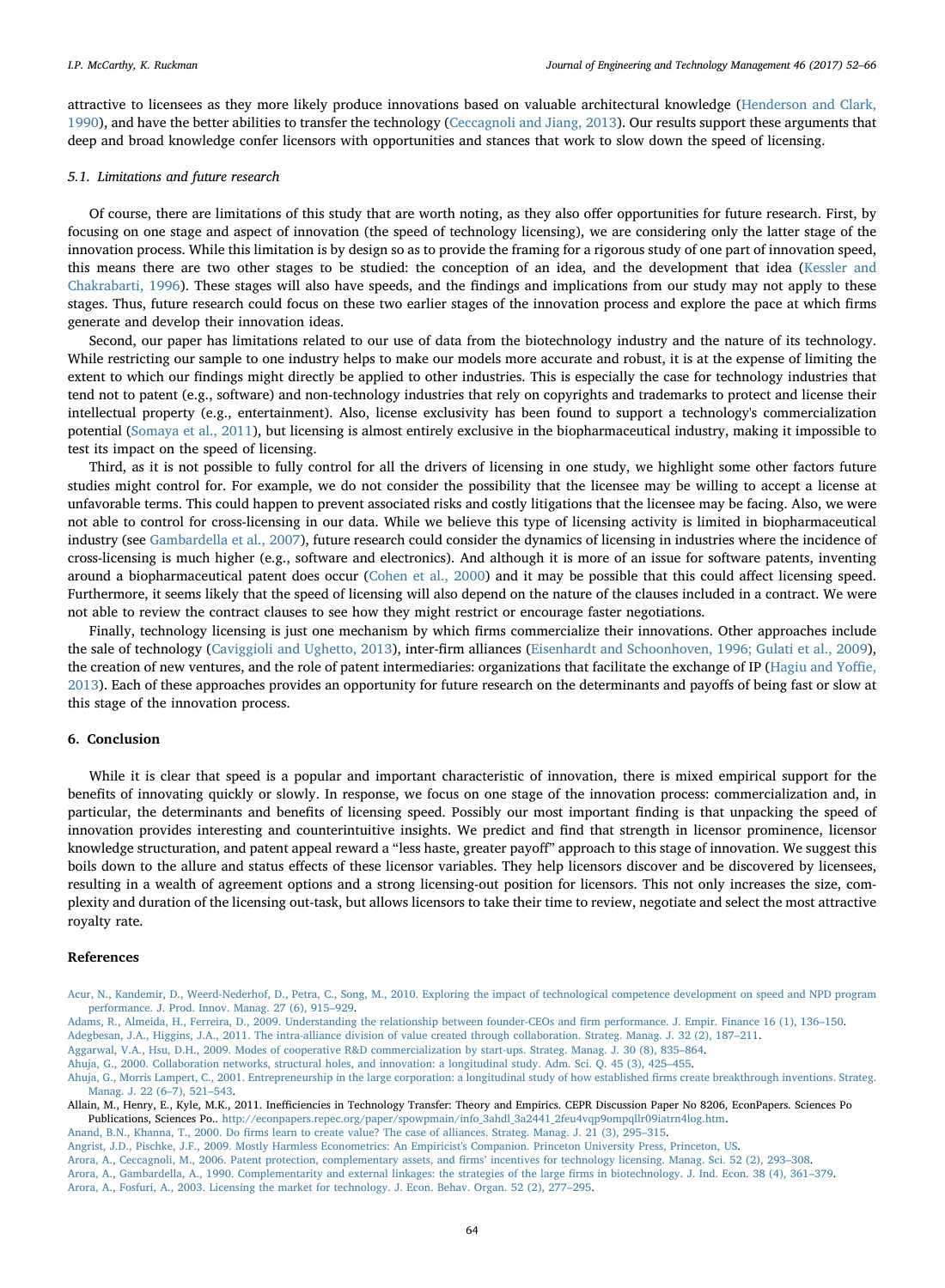<span id="page-13-27"></span>Arora, A., Nandkumar, A., 2009. Cash-out or Flame-out! Opportunity Cost and Entrepreneurial Strategy: Theory, and Evidence from the Information Security Industry. National Bureau of Economic Research, Working Paper 15532. <http://www.nber.org/papers/w15532>.

<span id="page-13-4"></span>[Athreye, S., Cantwell, J., 2007. Creating competition? Globalization and the emergence of new technology producers. Res. Policy 36 \(2\), 209](http://refhub.elsevier.com/S0923-4748(17)30409-5/sbref0070)–226.

<span id="page-13-16"></span>[Baum, J., Wally, S., 2003. Strategic decision speed and](http://refhub.elsevier.com/S0923-4748(17)30409-5/sbref0075) firm performance. Strateg. Manag. J. 24 (11), 1107–1129.

[Beggs, A.W., 1992. The licensing of patents under asymmetric information. Int. J. Ind. Organ. 10 \(2\), 171](http://refhub.elsevier.com/S0923-4748(17)30409-5/sbref0080)–191.

<span id="page-13-28"></span>[Boehmke, F.J., Morey, D.S., Shannon, M., 2006. Selection bias and continuous-time duration models: consequences and a proposed solution. Am. J. Polit. Sci. 50 \(1\),](http://refhub.elsevier.com/S0923-4748(17)30409-5/sbref0085) 192–[207.](http://refhub.elsevier.com/S0923-4748(17)30409-5/sbref0085)

<span id="page-13-30"></span>[Boehmke, F.J., 2005. DURSEL: A Program for Duration Models With Sample Selection \(Stata Version\), Version 2.0. University of Iowa, Iowa City, IA](http://refhub.elsevier.com/S0923-4748(17)30409-5/sbref0090).

<span id="page-13-3"></span>[Carbonell, P., Rodríguez-Escudero, A.I., 2009. Relationships among team's organizational context, innovation speed, and technological uncertainty: an empirical](http://refhub.elsevier.com/S0923-4748(17)30409-5/sbref0095) [analysis. J. Eng. Technol. Manag. 26 \(1](http://refhub.elsevier.com/S0923-4748(17)30409-5/sbref0095)–2), 28–45.

<span id="page-13-43"></span>[Caviggioli, F., Ughetto, E., 2013. The drivers of patent transactions: corporate views on the market for patents. R&D Manag. 43 \(4\), 318](http://refhub.elsevier.com/S0923-4748(17)30409-5/sbref0100)–332.

<span id="page-13-23"></span>[Ceccagnoli, M., Graham, S.J.H., Higgins, M.J., Lee, J., 2010. Productivity and the role of complementary assets in](http://refhub.elsevier.com/S0923-4748(17)30409-5/sbref0105) firms' demand for technology innovations. Ind. Corp. [Change 19 \(3\), 839](http://refhub.elsevier.com/S0923-4748(17)30409-5/sbref0105)–869.

<span id="page-13-21"></span>[Ceccagnoli, M., Jiang, L., 2013. The cost of integrating external technologies: supply and demand drivers of value creation in the markets for technology. Strateg.](http://refhub.elsevier.com/S0923-4748(17)30409-5/sbref0110) [Manag. J. 34 \(4\), 404](http://refhub.elsevier.com/S0923-4748(17)30409-5/sbref0110)–425.

<span id="page-13-15"></span>[Chen, M.J., Hambrick, D.C., 1995. Speed, stealth, and selective attack: how small](http://refhub.elsevier.com/S0923-4748(17)30409-5/sbref0115) firms differ from large firms in competitive behavior. Acad. Manag. J. 38 (2), 453–[482.](http://refhub.elsevier.com/S0923-4748(17)30409-5/sbref0115)

<span id="page-13-40"></span>[Chen, J., Reilly, R.R., Lynn, G.S., 2005. The impacts of speed-to-market on new product success: the moderating e](http://refhub.elsevier.com/S0923-4748(17)30409-5/sbref0120)ffects of uncertainty. IEEE Trans. Eng. Manag. 52 (2), 199–[212.](http://refhub.elsevier.com/S0923-4748(17)30409-5/sbref0120)

<span id="page-13-33"></span>[Cohen, W.M., Levinthal, D.A., 1990. Absorptive capacity: a new perspective on learning and innovation. Adm. Sci. Q. 35 \(1\), 128](http://refhub.elsevier.com/S0923-4748(17)30409-5/sbref0125)–152.

<span id="page-13-10"></span>Cohen, W.M., Nelson, R.R., Walsh, J.P., 2000. Protecting Their Intellectual Assets: Appropriability Conditions and Why US Manufacturing Firms Patent (or Not). National Bureau of Economic Research, Working Paper 7552. <http://www.nber.org/papers/w7552>.

<span id="page-13-29"></span>[Colombo, M.G., Grilli, L., Piva, E., 2006. In search of complementary assets: the determinants of alliance formation of high-tech start-ups. Res. Policy 35 \(8\),](http://refhub.elsevier.com/S0923-4748(17)30409-5/sbref0135) 1166–[1199.](http://refhub.elsevier.com/S0923-4748(17)30409-5/sbref0135)

<span id="page-13-2"></span>[Crawford, C.M., 1992. The hidden costs of accelerated product development. J. Prod. Innov. Manag. 9 \(3\), 188](http://refhub.elsevier.com/S0923-4748(17)30409-5/sbref0140)–199.

Dechenaux, E., Goldfarb, B., Shane, S.A., Thursby, M.C., 2003. Appropriability and the Timing of Innovation: Evidence From MIT Inventions. National Bureau of Economic Research, Working Paper 9735. [http://www.nber.org/papers/w9735.](http://www.nber.org/papers/w9735)

<span id="page-13-12"></span>[Deephouse, D.L., 2000. Media reputation as a strategic resource: an integration of mass communication and resource-based theories. J. Manag. 26 \(6\), 1091](http://refhub.elsevier.com/S0923-4748(17)30409-5/sbref0150)–1112. [Drivas, K., Economidou, C., Karamanis, D., Zank, A., 2016. Academic patents and technology transfer. J. Eng. Technol. Manag. 40, 45](http://refhub.elsevier.com/S0923-4748(17)30409-5/sbref0155)–63.

<span id="page-13-22"></span>Duguet, E., MacGarvie, M., 2005. How well do patent citations measure fl[ows of technology? Evidence from French innovation surveys. Econ. Innov. New Technol. 14](http://refhub.elsevier.com/S0923-4748(17)30409-5/sbref0160) [\(5\), 375](http://refhub.elsevier.com/S0923-4748(17)30409-5/sbref0160)–393.

<span id="page-13-1"></span>[Eisenhardt, K.M., 1989. Making fast strategic decisions in high-velocity environments. Acad. Manag. J. 32 \(3\), 543](http://refhub.elsevier.com/S0923-4748(17)30409-5/sbref0165)–576.

<span id="page-13-44"></span>[Eisenhardt, K.M., Schoonhoven, C.B., 1996. Resource-based view of strategic alliance formation: strategic and social e](http://refhub.elsevier.com/S0923-4748(17)30409-5/sbref0170)ffects in entrepreneurial firms. Organ. Sci. 7 (2), 136–[150.](http://refhub.elsevier.com/S0923-4748(17)30409-5/sbref0170)

<span id="page-13-7"></span>[Elfenbein, D.W., Elfenbein, D.W., 2007. Publications, patents, and the market for university inventions. J. Econ. Behav. Organ. 63 \(4\), 688](http://refhub.elsevier.com/S0923-4748(17)30409-5/sbref0175)–715.

<span id="page-13-13"></span>[Forbes, D.P., 2005. Managerial determinants of decision speed in new ventures. Strateg. Manag. J. 26 \(4\), 355](http://refhub.elsevier.com/S0923-4748(17)30409-5/sbref0180)–366.

<span id="page-13-18"></span>[Fosfuri, A., 2006. the licensing dilemma: understanding the determinants of the rate of technology licensing. Strateg. Manag. J. 27 \(12\), 1141](http://refhub.elsevier.com/S0923-4748(17)30409-5/sbref0185)–1158.

<span id="page-13-8"></span>[Gambardella, A., Giuri, P., Luzzi, A., Gambardella, A., Giuri, P., Luzzi, A., 2007. The market for patents in Europe. Res. Policy 36 \(8\), 1163](http://refhub.elsevier.com/S0923-4748(17)30409-5/sbref0190)–1183.

<span id="page-13-6"></span>[Gans, J.S., Hsu, D.H., Stern, S., Gans, J.S., Hsu, D.H., Stern, S., 2008. The impact of uncertain intellectual property rights on the market for ideas: evidence from patent](http://refhub.elsevier.com/S0923-4748(17)30409-5/sbref0195) [grant delays. Manag. Sci. 54 \(5\), 982](http://refhub.elsevier.com/S0923-4748(17)30409-5/sbref0195)–997.

<span id="page-13-9"></span>[Gallini, N.T., 1984. Deterrence by market sharing: a strategic incentive for licensing. Am. Econ. Rev. 74 \(5\), 931](http://refhub.elsevier.com/S0923-4748(17)30409-5/sbref0200)–941.

<span id="page-13-25"></span>[Gallini, N.T., Wright, B.D., 1990. Technology transfer under asymmetric information. RAND J. Econ. 21 \(1\), 147](http://refhub.elsevier.com/S0923-4748(17)30409-5/sbref0205)–160.

<span id="page-13-11"></span>[George, G., Kotha, R., Zheng, Y., 2008. Entry into insular domains: a longitudinal study of knowledge structuration and innovation in biotechnology](http://refhub.elsevier.com/S0923-4748(17)30409-5/sbref0210) firms. J. Manag. [Stud. 45 \(8\), 1448](http://refhub.elsevier.com/S0923-4748(17)30409-5/sbref0210)–1474.

<span id="page-13-17"></span>[Granovetter, M., 1985. Economic action and social structure: the problem of embeddedness. Am. J. Sociol. 91 \(3\), 481](http://refhub.elsevier.com/S0923-4748(17)30409-5/sbref0215)–510.

[Grinyer, P.H., Yasal-Ardekanl, M., 1981. Strategy, structure, size, and bureaucracy. Acad. Manag. J. 24 \(3\), 471](http://refhub.elsevier.com/S0923-4748(17)30409-5/sbref0220)–486.

[Gulati, R., Lavie, D., Singh, H., 2009. The nature of partnering experience and the gains from alliances. Strateg. Manag. J. 30 \(11\), 1213](http://refhub.elsevier.com/S0923-4748(17)30409-5/sbref0225)–1233.

Hagedoorn, J., 2002. Inter-fi[rm R&D partnerships: an overview of major trends and patterns since 1960. Res. Policy 31 \(4\), 477](http://refhub.elsevier.com/S0923-4748(17)30409-5/sbref0230)–492.

<span id="page-13-45"></span>Hagiu, A., Yoffi[e, D.B., 2013. The new patent intermediaries: platforms, defensive aggregators, and super-aggregators. J. Econ. Perspect. 27 \(1\), 45](http://refhub.elsevier.com/S0923-4748(17)30409-5/sbref0235)–65.

<span id="page-13-24"></span>Hall, B.H., Jaffe, A.B., Trajtenberg, M., 2001. The NBER Patent Citation Data File: Lessons, Insights and Methodological Tools. National Bureau of Economic Research, Working Paper 8498. <http://www.nber.org/papers/w8498>.

<span id="page-13-38"></span>Harhoff[, D., Reitzig, M., 2004. Determinants of opposition against EPO patent grants: the case of biotechnology and pharmaceuticals. Int. J. Ind. Organ. 22 \(4\),](http://refhub.elsevier.com/S0923-4748(17)30409-5/sbref0245) 443–[480.](http://refhub.elsevier.com/S0923-4748(17)30409-5/sbref0245)

Harhoff, [D., Scherer, F.M., Vopel, K., 2003. Citations, family size, opposition and the value of patent rights. Res. Policy 32 \(8\), 1343](http://refhub.elsevier.com/S0923-4748(17)30409-5/sbref0250)–1363.

<span id="page-13-5"></span>[Hegde, D., 2014. Tacit knowledge and the structure of license contracts: evidence from the biomedical industry. J. Econ. Manag. Strategy 23 \(3\), 568](http://refhub.elsevier.com/S0923-4748(17)30409-5/sbref0255)–600.

<span id="page-13-32"></span>[Heidl, R.A., Steensma, H.K., Phelps, C., 2014. Divisive faultlines and the unplanned dissolutions of multipartner alliances. Organ. Sci. 25 \(5\), 1351](http://refhub.elsevier.com/S0923-4748(17)30409-5/sbref0260)–1371.

<span id="page-13-19"></span>[Henderson, R.M., Cockburn, I., 1994. Measuring competence? Exploring](http://refhub.elsevier.com/S0923-4748(17)30409-5/sbref0265) firm effects in pharmaceutical research. Strateg. Manag. J. 15 (S1), 63–84.

<span id="page-13-42"></span>[Henderson, R.M., Clark, K.B., 1990. Architectural innovation: the recon](http://refhub.elsevier.com/S0923-4748(17)30409-5/sbref0270)figuration of existing product technologies and the failure of established firms. Adm. Sci. Q. 35 [\(1\), 9](http://refhub.elsevier.com/S0923-4748(17)30409-5/sbref0270)–30.

<span id="page-13-41"></span>[Higgins, M.J., Stephan, P.E., Thursby, J.G., 2011. Conveying quality and value in emerging industries: star scientists and the role of signals in biotechnology. Res.](http://refhub.elsevier.com/S0923-4748(17)30409-5/sbref0275) [Policy 40 \(4\), 605](http://refhub.elsevier.com/S0923-4748(17)30409-5/sbref0275)–617.

<span id="page-13-31"></span>[Homburg, C., Hahn, A., Bornemann, T., Sandner, P., 2014. The role of chief marketing o](http://refhub.elsevier.com/S0923-4748(17)30409-5/sbref0280)fficers for venture capital funding: endowing new ventures with marketing [legitimacy. J. Mark. Res. 51 \(5\), 625](http://refhub.elsevier.com/S0923-4748(17)30409-5/sbref0280)–644.

[Judge, W.Q., Miller, A., 1991. Antecedents and outcomes of decision speed in di](http://refhub.elsevier.com/S0923-4748(17)30409-5/sbref0285)fferent environmental contexts. Acad. Manag. J. 34 (2), 449–463.

<span id="page-13-26"></span>[Kamien, M.I., Tauman, Y., 1986. Fees versus royalties and the private value of a patent. Q. J. Econ. 101 \(3\), 471](http://refhub.elsevier.com/S0923-4748(17)30409-5/sbref0290)–491.

<span id="page-13-35"></span>[Kani, M., Motohashi, K., 2012. Understanding the technology market for patents: new insights from a licensing survey of Japanese](http://refhub.elsevier.com/S0923-4748(17)30409-5/sbref0295) firms. Res. Policy 41 (1), 226-235. [Katila, R., Ahuja, G., 2002. Something old, something new: a longitudinal study of search behavior and new product introduction. Acad. Manag. J. 45 \(6\), 1183](http://refhub.elsevier.com/S0923-4748(17)30409-5/sbref0300)–1194. [Kessler, E.H., Chakrabarti, A.K., 1996. Innovation speed: a conceptual model of context, antecedents, and outcomes. Acad. Manag. Rev. 21 \(4\), 1143](http://refhub.elsevier.com/S0923-4748(17)30409-5/sbref0305)–1191.

<span id="page-13-36"></span><span id="page-13-0"></span>[Kim, Y., 2009. Choosing between international technology licensing partners: an empirical analysis of US biotechnology](http://refhub.elsevier.com/S0923-4748(17)30409-5/sbref0310) firms. J. Eng. Technol. Manag. 26 (1–2), [57](http://refhub.elsevier.com/S0923-4748(17)30409-5/sbref0310)–72.

<span id="page-13-37"></span>[Kim, Y., Vonortas, N.S., 2006. Determinants of technology licensing: the case of licensors. Manag. Decis. Econ. 27 \(4\), 235](http://refhub.elsevier.com/S0923-4748(17)30409-5/sbref0315)–249.

<span id="page-13-14"></span>[Kollmer, H., Dowling, M., 2004. Licensing as a commercialization strategy for new technology-based](http://refhub.elsevier.com/S0923-4748(17)30409-5/sbref0320) firms. Res. Policy 33 (8), 1141–1151.

<span id="page-13-39"></span>[Kutner, M.H., Nachtsheim, C., Neter, N., 2004. Applied Linear Regression Models. McGraw-Hill/Irwin, Boston; New York.](http://refhub.elsevier.com/S0923-4748(17)30409-5/sbref0325)

<span id="page-13-34"></span>[Lane, P.J., Lubatkin, M., 1998. Relative absorptive capacity and interorganizational learning. Strateg. Manag. J. 19 \(5\), 461](http://refhub.elsevier.com/S0923-4748(17)30409-5/sbref0330)–477.

Langerak, F., Hultink, E.J., 2008. The eff[ect of new product development acceleration approaches on development speed: a case study. J. Eng. Technol. Manag. 25 \(3\),](http://refhub.elsevier.com/S0923-4748(17)30409-5/sbref0335) 157–[167.](http://refhub.elsevier.com/S0923-4748(17)30409-5/sbref0335)

[Lanjouw, J.O., Schankerman, M., 2004. Patent quality and research productivity: measuring innovation with multiple indicators. Econ. J. 114 \(495\),](http://refhub.elsevier.com/S0923-4748(17)30409-5/sbref0340) 441–465.

<span id="page-13-20"></span>[Laursen, K., Leone, M.I., Torrisi, S., 2010. Technological exploration through licensing: new insights from the licensee's point of view. Ind. Corp. Change 19 \(3\),](http://refhub.elsevier.com/S0923-4748(17)30409-5/sbref0345) 871–[897.](http://refhub.elsevier.com/S0923-4748(17)30409-5/sbref0345)